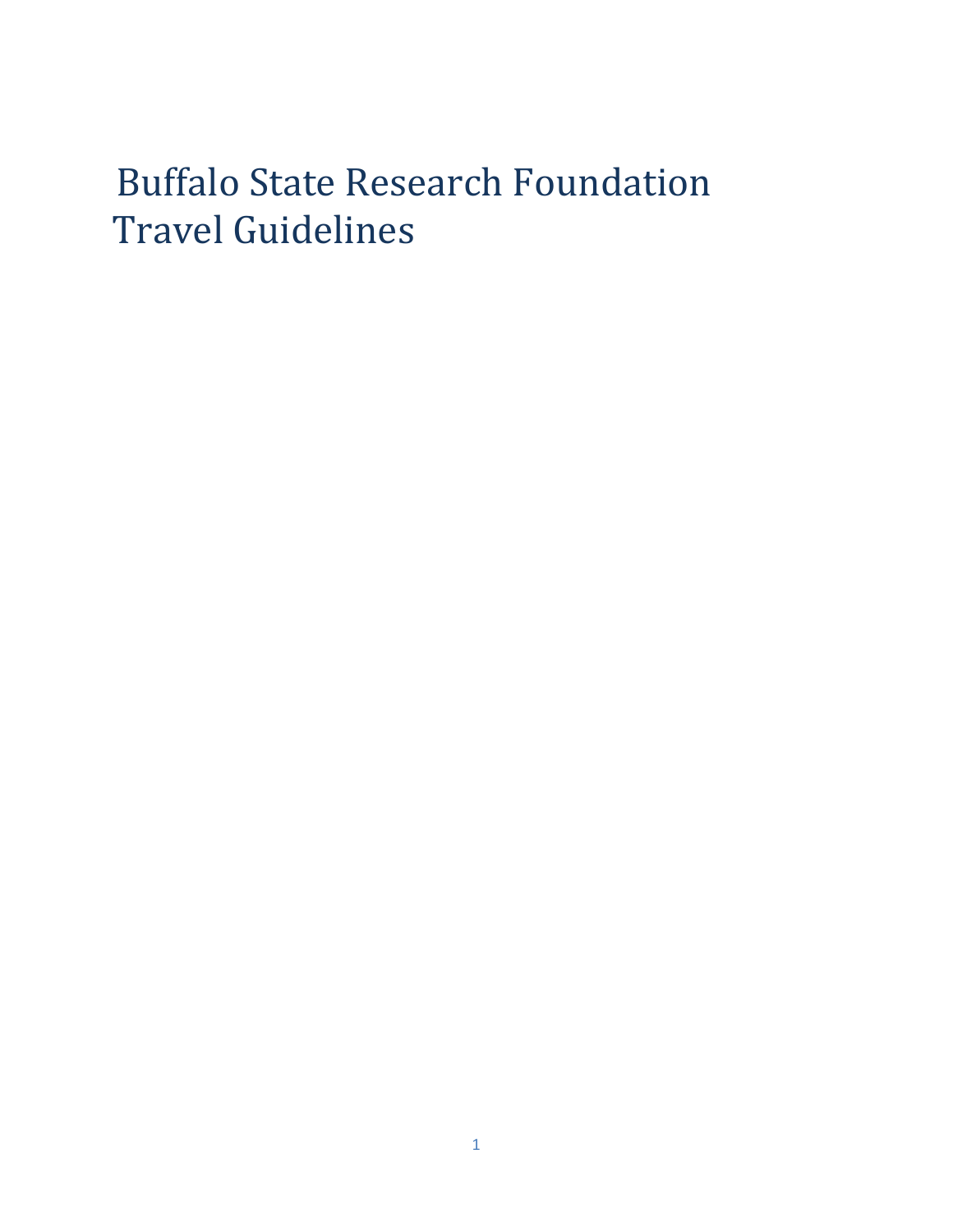# **Table of Contents**

| <b>Introduction to Travel Procedures and Responsibilities</b>     | $\boldsymbol{2}$ |
|-------------------------------------------------------------------|------------------|
| <b>Travel – Miscellaneous Expenses and Applicable Regulations</b> | 2                |
| <b>Pre-Travel and Post Travel Procedures</b>                      | 6                |
| <b>Tax-Exempt Status</b>                                          | 8                |
| <b>Tax Exempt Forms</b>                                           | 9                |
| <b>Expenses and Rates</b>                                         | 9                |
| <b>Lodging and Meals</b>                                          | 9                |
| Method I (Unreceipted lodging)                                    | 11               |
| Method II (Receipted lodging)                                     | 13               |
| <b>Nonovernight Meals</b>                                         | 14               |
| Transportation                                                    | 18               |
| <b>Commercial Airplane</b>                                        | 18               |
| <b>Personal Automobile</b>                                        | 22               |
| <b>Rental Vehicle</b>                                             | 26               |
| <b>Taxi and Public Transportation</b>                             | 30               |
| <b>Train or Bus</b>                                               | 30               |
| <b>Reimbursement Rates</b>                                        | 32               |
| <b>Independent Contractor/Consultants</b>                         | 34               |
| <b>International Travel</b>                                       | 36               |
| <b>Foreign Travel</b>                                             | 36               |
| International Travel Assistance - Administrative Guide            | 38               |
| <b>Appendix A – Fly America Act</b>                               | 42               |
| <b>Appendix B – Open Skies Air Transport Agreement</b>            | 45               |
| <b>Appendix C - Travel-Related Website</b>                        | 46               |
| <b>Appendix D - Travel Forms</b>                                  | 47               |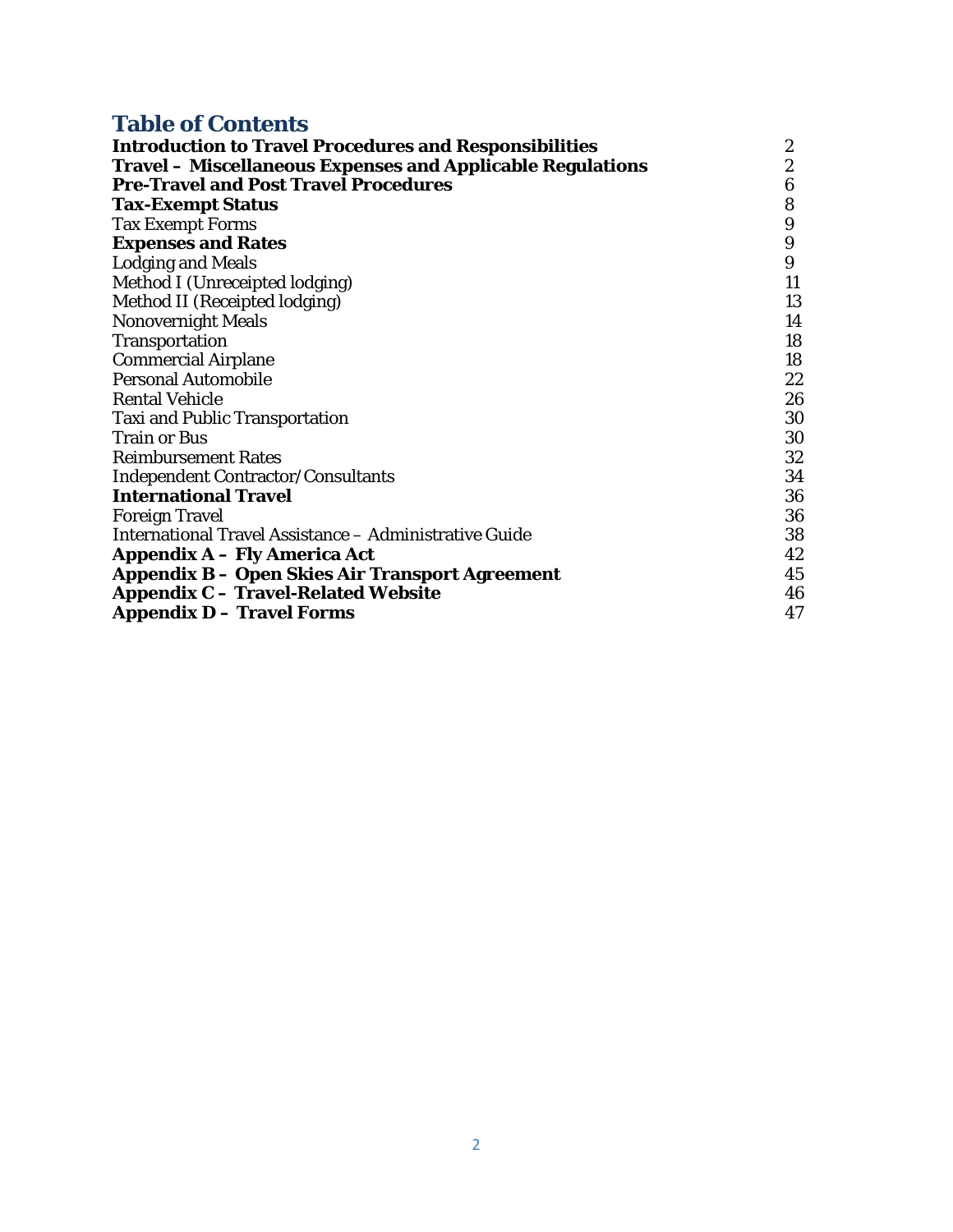# **Introduction to Travel Procedures and Responsibilities Purpose**

This comprehensive document is designed to serve as the SUNY Buffalo State Research Foundation (RF) travel policy. This information helps to govern the use of travel funds from sponsored program, administrative, and agency accounts.

# **Types of Travel Covered in this**

This policy applies to all travel undertaken in connection with:

- the performance of operational or administrative RF functions by fulfilling the mission of the RF or SUNY
- sponsored programs administered by the RF.

Travel costs are generally allowable when they are directly attributed to specific work on a sponsored project.

#### **Audience**

This policy is intended to be used by operations managers, project directors, RF personnel administering travel, and travelers.

# **Travel - Miscellaneous Expenses and Applicable Regulations**

#### **Reason for Policy**

This section describes the RF policies regarding the following aspects of employee business travel and expenditures of RF funds used for employee travel, including:

- appropriateness and necessity for business travel and when the RF's travel policies take precedence over policies of a sponsor.
- reimbursable and non-reimbursable expenses incurred for travel.
- accompanying spouse, companions, and dependents.
- personal travel and extended travel in connection with RF business travel.
- travel insurance.
- applicability of tax exemptions based New York law.
- documentation requirements.

#### **Expense Requirements**

Employee expenditures of RF funds for business travel must be:

• necessary to perform a valid business purpose fulfilling the mission of the RF or SUNY or the purposes of a sponsor's award or contract, with the primary benefit inuring to the institution or the purposes of the sponsor's award or contract , not an individual's personal benefit.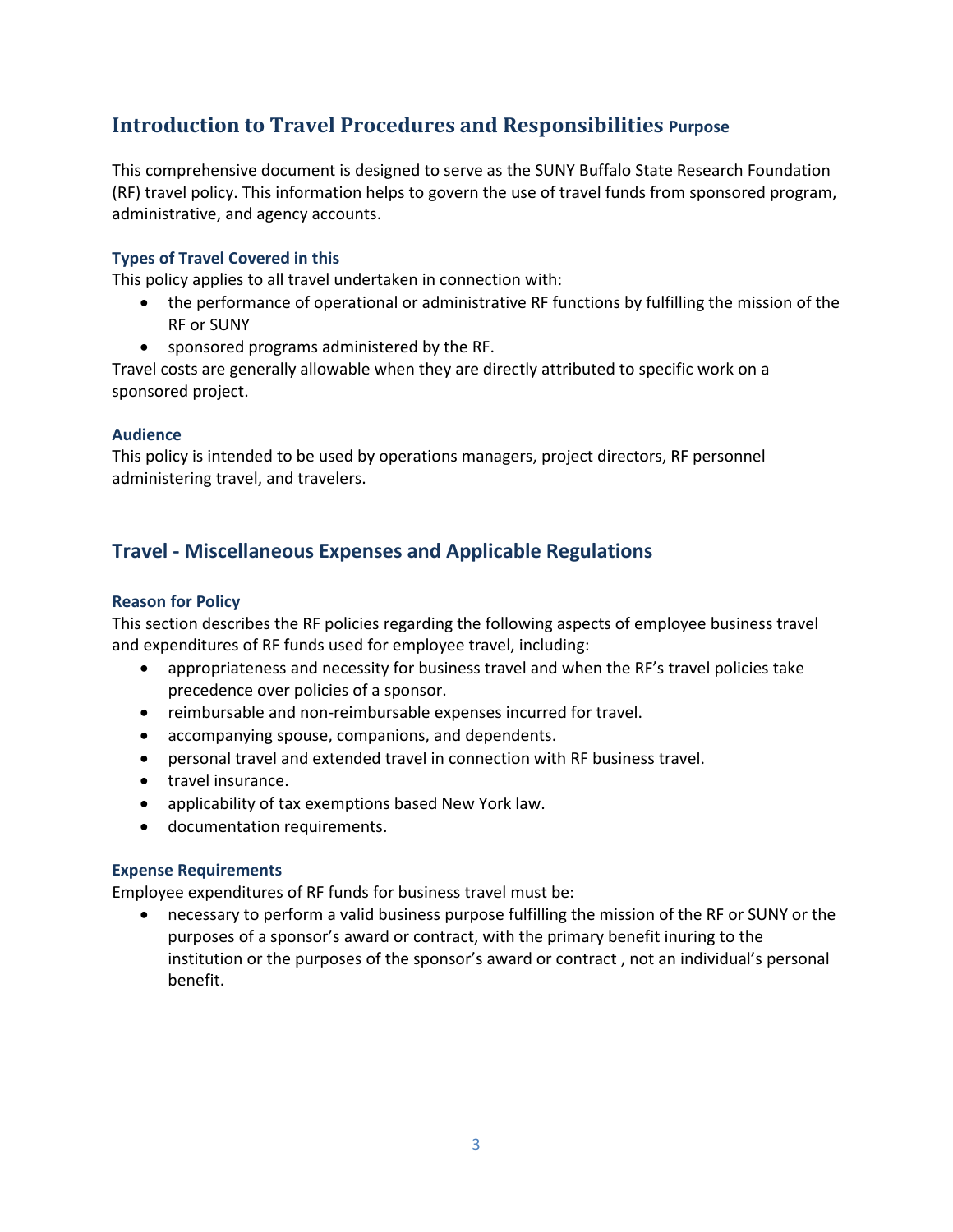- reasonable in that the expense is not extreme or excessive, and reflects a prudent decision to incur the expense commensurate with the business purpose. The determination of reasonableness must take into account relevant factors including the business purpose, the context, the source of funds, and the circumstances surrounding the expenditure.
- appropriate in that the expense is suitable and fitting in the context of the valid business purpose.

# **Applicability of Policy in the Event of Conflict with Sponsor Policies**

Employee business travel must comply with all RF policies relating to travel and all sponsor regulations. In general, the RF policies and procedures regarding travel must be followed by RF employees, SUNY employees, and contractors and take precedence over a sponsor's conflicting policies or procedures regarding business travel.

**Exceptions**: A requirement in a sponsor's travel policy takes precedence over the equivalent requirement in the RF travel policy if:

- the sponsor's requirements are more restrictive than the equivalent requirements in the RF's policy or applicable procedures, or
- the sponsor has set forth explicit, less restrictive requirements in the RF-approved award document. Neither the sponsor's guidelines mailed separately to the project director or sponsored program office nor a budget attached to the award document is sufficient for purposes of this exception.

*Note: A sponsor's travel policy, if used, may require greater substantiation of travel expenditures than the RF requires, or it may require the use of specific rates in paying travel expenses, which may be higher or lower than the RF rates.* 

#### **Reimbursement of Travel Expenses**

Expenses incurred while a traveler is in travel status that comply with the Overall Policy Regarding Expenditures of RF Funds for Travel above, and are substantiated, approved, and submitted in accordance with RF policies and procedures, will be paid or reimbursed by the RF. The following list highlights examples of expenses that generally are reimbursable and non-reimbursable and is not all inclusive:

#### *Reimbursable Expenses Incurred while the Traveler is in Travel Status*

- Air travel- In compliance with the Fly America Act, all air travel on federally funded projects (federal grants, contracts and subgrants) must be on a U.S. flag air carrier. For more information, see Fly America Act.
- Telephone calls business call and personal calls that allow the traveler reasonable contact with his or her immediate family. Each campus will establish its own methods of reimbursement, documentation, and description of reasonableness.
- Internet usage fees charges that are reasonable and necessary for conducting RF business, however, justification must be properly documented as to why the charge was necessary.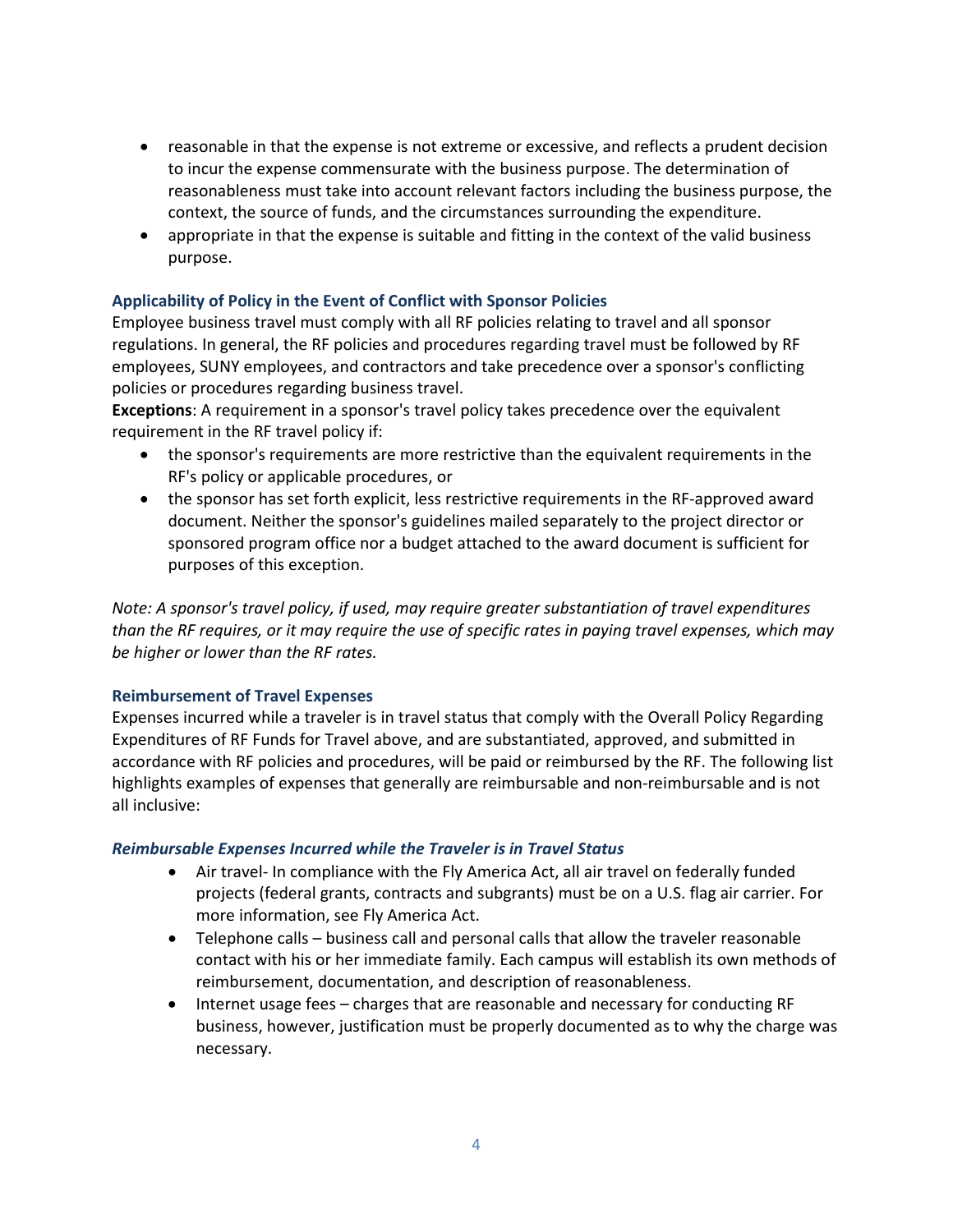- Baggage fees –transportation charges for authorized excess; necessary charges for transferring baggage, and reasonably necessary charges for storage of baggage relating to or as a result of the business travel.
- Laundry/dry cleaning reimbursement is allowed after a traveler has incurred four consecutive nights of business travel; however, separate claims for laundry and dry cleaning expenses incurred in foreign areas and non-foreign areas (states of Alaska and Hawaii, the Commonwealths of Puerto Rico and the Northern Mariana Islands, Guam, the U.S. Virgin Islands, and the territories and possessions of the United States) are not allowed and are included in the per diem under the GSA,
- GPS reimbursement for GPS service associated with a car is allowed when reasonably necessary due to business travel that includes driving in locations unfamiliar to the traveler, however, justification must be properly documented.

# *Non-reimbursable Expenses Relating to Travel*

- Airline Club Memberships –reimbursement for memberships in airline and airport clubs is not permissible; however, purchase of a one-day airline or airport membership may be reimbursed, provided there is a justifiable and substantiated business purpose for the use of the membership, such as a meeting or conference call or lengthy travel delay that necessitates use of facilities for business purposes.
- Early-bird check-in option reimbursement of fees for early-bird check-in or other similar service is not permissible.
- Upgrade seat charges reimbursement for upgrade seats is not permissible unless deemed necessary, reasonable and appropriate due to special situations, such as a traveler's medical condition. Justification must be properly documented.

# *Frequent Flyer Programs*

• Travelers may personally retain frequent flyer plan rewards that accrue from business travel; however, reimbursement is not permissible for travel expenses paid for with frequent flyer points or similar travel reward benefits (i.e., a traveler cannot be reimbursed for airline tickets purchased with non-cash frequent user points or travel rewards).

#### *Accompanying Persons*

The RF does not preclude family members and others from accompanying travelers on business travel, however the expenses of accompanying persons may not be not paid by the RF, except as specifically provided below:

• Dependents. Reimbursement or payment of travel expenses for dependents accompanying the traveler is not permitted except when allowed by the sponsor. Written evidence documenting sponsor approval must accompany the travel payment form in all cases when such costs are claimed.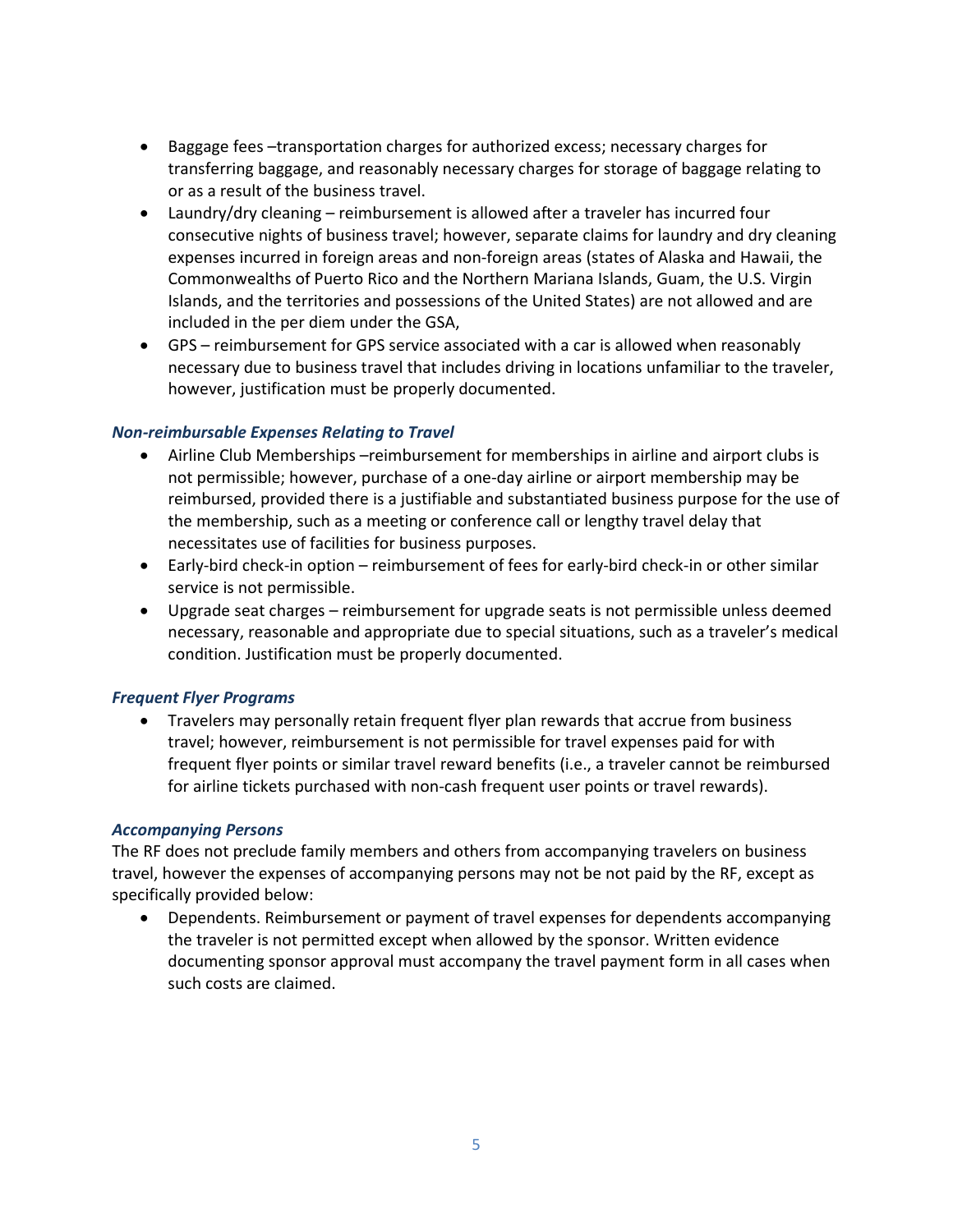• Spouse and Companions. Reimbursement or payment of travel expenses for spouses or companions accompanying the traveler is not permitted except in instances where the presence of the spouse or companion is a substantiated bona fide business purpose that will benefit the Research Foundation or SUNY, and the travel reimbursement is approved by an operations manager (OM) or designee or Officer or designee.

#### *Personal Travel Combined with Business Travel*

Reimbursement or payment is not permitted for expenses for personal travel combined with business travel or personal expenses incurred while in business travel status. Costs attributable to personal expenses, such as extended hotel stays or auto rentals, transportation or meal costs, or other personal incidentals that are not qualified for reimbursement under the RF policy for business travel, must not be submitted for reimbursement or, if included with business expenses, must be identified and deducted from the request for reimbursement.

#### *Extended Travel Status*

When a traveler is on an indefinite or long-term assignment (rather than traveling on a temporary assignment) and makes arrangements for accommodations at other than a hotel/motel, the OM or designee must determine whether the per diem should be adjusted to an amount commensurate with the costs actually incurred. According to IRS regulations, an assignment expected to last less than one year will usually be treated as temporary; however the traveler and the OM or designee may determine that an assignment less than one year qualifies as an indefinite or long-term assignment for purposes of this policy. The OM or designee must also determine whether it is in the best interest of the sponsored project or RF to change the employee's official station to the address of the destination office to which the traveler is assigned.

During an indefinite or long-term assignment reimbursement is permitted for expenses incurred when the employee travels to return home on weekends or holidays, if approved by the OM or designee, provided however, such reimbursement is limited to the amount the employee would have received had he or she remained in the field.

#### *Insurance*

- Trip cancellation insurance –reimbursement is allowed for protection against changes in travel plans (e.g., airfare refundable insurance), provided it is reasonably cost-beneficial. It is noted that non-refundable airline tickets must not be charged to a sponsored program award if a trip is canceled.
- Travel Insurance While traveling internationally on RF business employees and their immediate family members may be covered under the RF's blanket international travel assistance coverage, subject to the limitations and exceptions when using the RF's international insurance program. For additional information, refer to Foreign Travel section and International Travel Assistance – Administrative Guide.

#### *New York State (NYS) and New York City (NYC) Tax Exemptions*

Travelers must comply with the following requirements in order to obtain the benefit of exemptions from state and local sales and use tax related to NYS travel and NYC Hotel Room Occupancy taxes: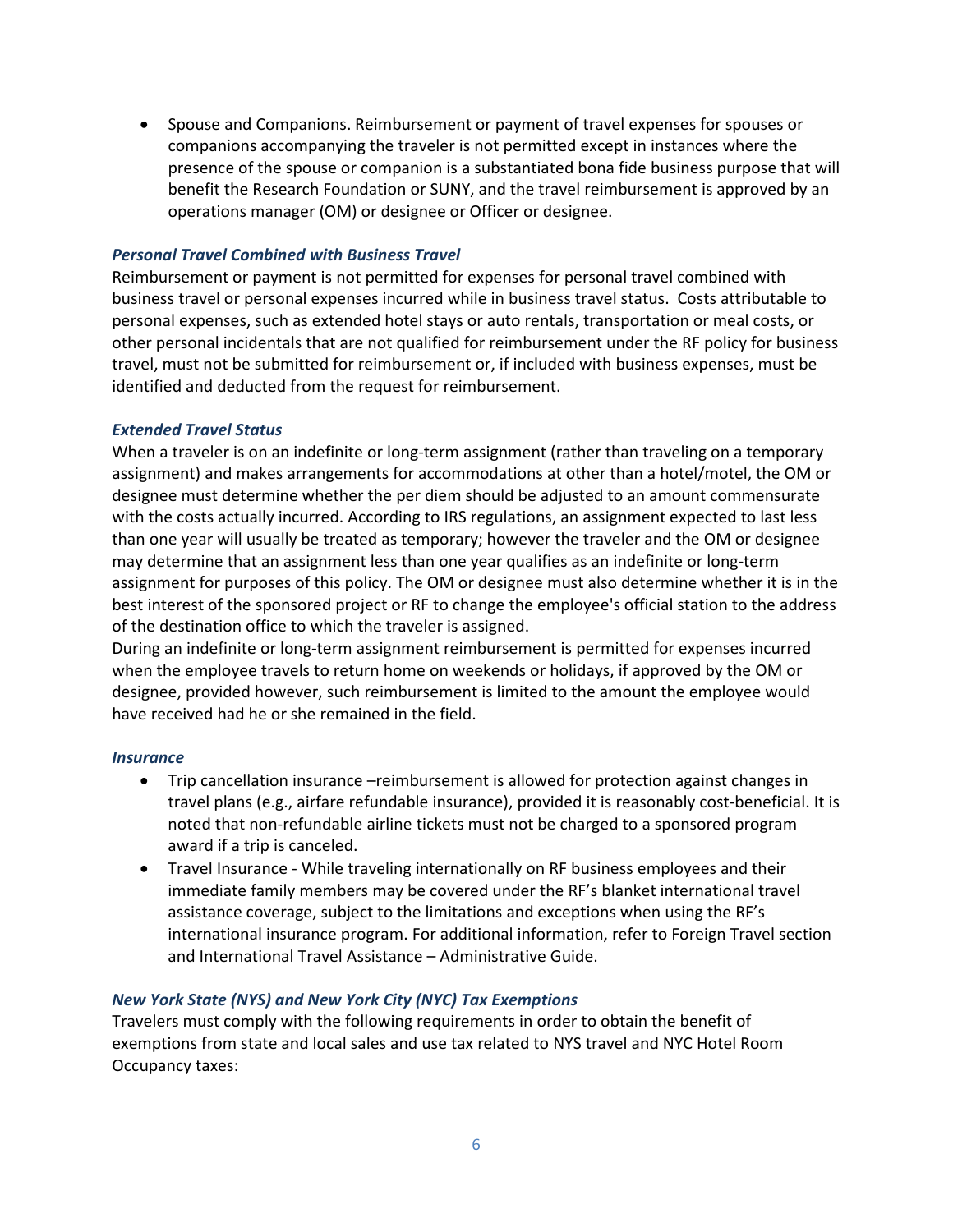- When traveling within NYS, or using hotel rooms within NYC, travelers must use the Exempt Organization Certification available in the Sponsored Programs Operations web site: [https://formserver.rf.buffalostate.edu/iFiller/iFiller.jsp?fref=cca7510394f61de4aab9a2f4cda](https://formserver.rf.buffalostate.edu/iFiller/iFiller.jsp?fref=cca7510394f61de4aab9a2f4cda0e41d) [0e41d](https://formserver.rf.buffalostate.edu/iFiller/iFiller.jsp?fref=cca7510394f61de4aab9a2f4cda0e41d) .
- In order to meet the requirements of the NYS Department of Taxation and Finance:
	- o The only version of the certification that may be submitted to suppliers is the one listing central office's Albany address and the RF chief financial officer's signature.
	- o The Research Foundation must be the direct purchaser and payer of record and payments must be made from the funds of the RF. RF exemption from NYS and local sales and use tax does not extend to personal purchases.
- If taxes are paid, they may be reimbursed if: reimbursement is appropriate under sponsor guidelines, and the receipt or other expenditure documentation contains a reasonable explanation of the circumstances under which the taxes were paid.

#### *Documentation of Travel Expenses*

All individuals incurring, approving, recording or processing payment of travel expenditures must comply with the signature approval policy and procedure established at their operating locations. All expenditures for travel must comply with RF procedures and procedures of operating locations and sponsors with respect to documentation of travel expenses in effect at the time of the expenditure.

**In accordance with IRS rules, if requests for reimbursement and the submission of receipts is not timely, any reimbursements must be reported to the federal government and are treated as a taxable payment.** Buffalo State has determined within 90-days to be timely and will exempt from taxes those reimbursement requests received within that time period. Those submitted after the 90-day period will be treated as taxable income. Under some extenuating circumstances, the Deputy Operations Manager (OM), may determine that the facts and circumstances allow for treatment as a non-taxable payment.

# **Pre-Travel and Post-Travel Procedures**

This section describes Research Foundation (RF) policies and procedures to be administered before travel occurs (e.g., travel advances) and after travel occurs (e.g., documentation review).

#### *Pre-Travel Advances*

To obtain an advance, the traveler should contact the Sponsored Programs Office (SPO). Travel advances must be documented on the Travel Payment Request Form [\(http://www.rf.buffalostate.edu/forms/forms-travel-forms.html\)](http://www.rf.buffalostate.edu/forms/forms-travel-forms.html).

#### *Post-Travel*

- o **RF Traveler's Responsibilities After a Trip** 
	- o As soon as possible after the last day of a trip, the traveler should document the actual costs of the trip. The traveler should submit a final travel payment request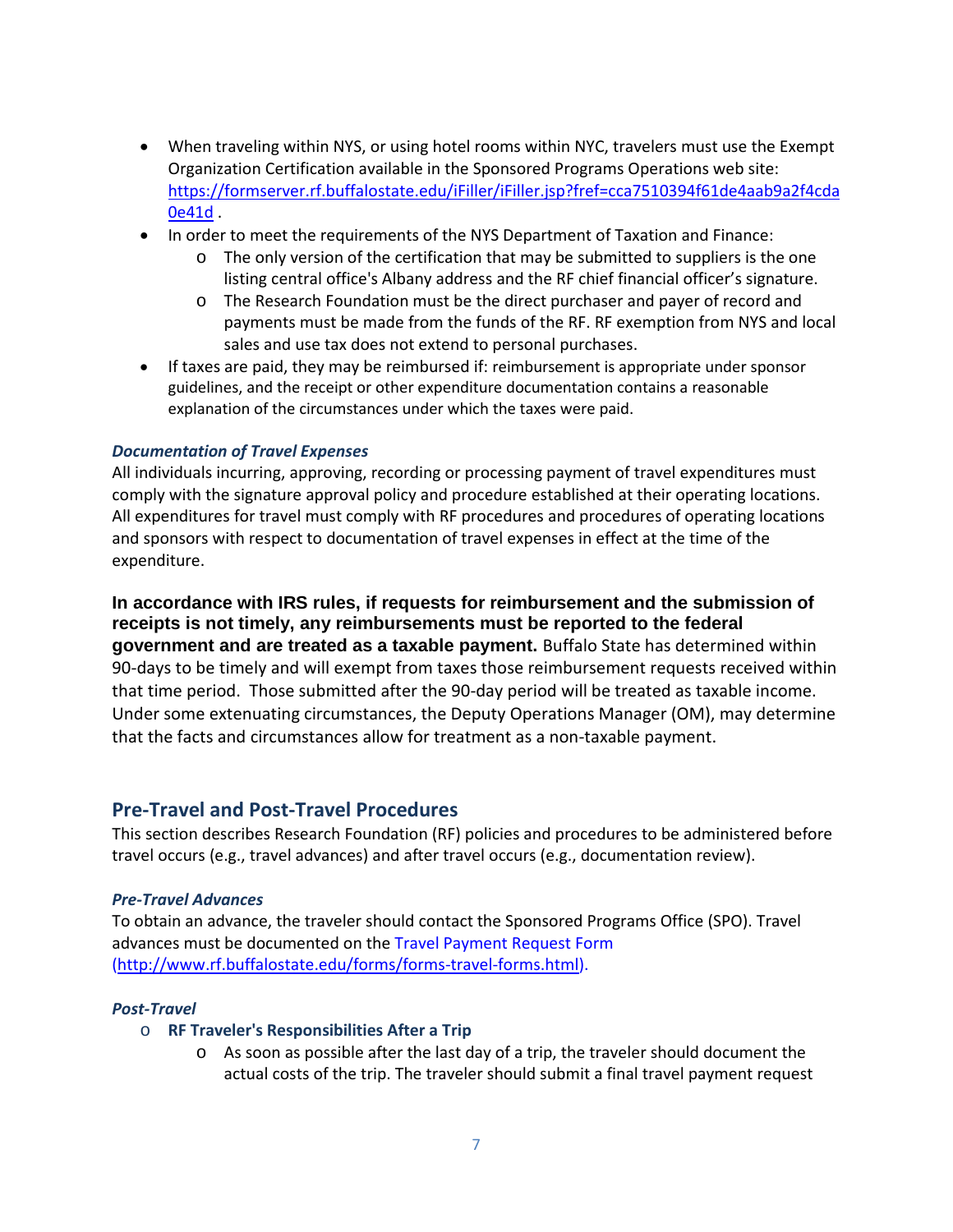form [\(http://www.rf.buffalostate.edu/forms/forms-travel-forms.html\)](http://www.rf.buffalostate.edu/forms/forms-travel-forms.html), is found on the SPO website.

 $\circ$  The form must include the business purpose and the duration of the trip as well as the details of the actual expenses incurred. For further details about each type of expense, see the individual subject area within this Travel Policy.

#### o **Final Signature**

o The traveler's signature on the completed travel form is certification that the trip was taken for the indicated purposes that the accounting is accurate and that allowances and reimbursements are calculated in accordance with this travel policy.

#### o **Final Receipts**

o The traveler must attach receipts for all expenses claimed on the travel form, except for those items outlined in this Travel Policy for which receipts are not necessary. See individual sections of this policy for details on each type of expense. Justification and explanation, if required, must be attached to the form.

# *Project/Office Director's Post-Travel Responsibilities*

The project director or designated approver must sign the traveler's completed travel payment request form in order to certify that the trip was taken for the express purpose of carrying out project objectives or RF business.

# **Tax-Exempt Status**

As a non-profit organization, the RF is exempt from New York State and local sales and use taxes. A tax exemption certificate should be used when paying all related travel expenses.

# *Types of Payments*

The Research Foundation must be the direct purchaser and payer of record. RF exemption from New York State and local sales and use tax does not extend to officers, members, or employees of the RF.

#### *Exemptions Not Honored*

The supplier is not required to waive the sales tax if a payment is made with other than RF funds. If taxes are paid, they may be reimbursed if

- o reimbursement is appropriate under sponsor guidelines, and
- $\circ$  the receipt or other expenditure documentation contains a brief explanation of the circumstances under which the taxes were paid.

# **Expenses and Rates**

# *Lodging and Meals Applicability*

In order to be reimbursed for both meals and lodging, a traveler must be in official travel status, i.e., at a distance greater than 35 miles from both the traveler's official station and place of residence. Travelers may be reimbursed for lodging and meals on weekends and holidays while in travel status.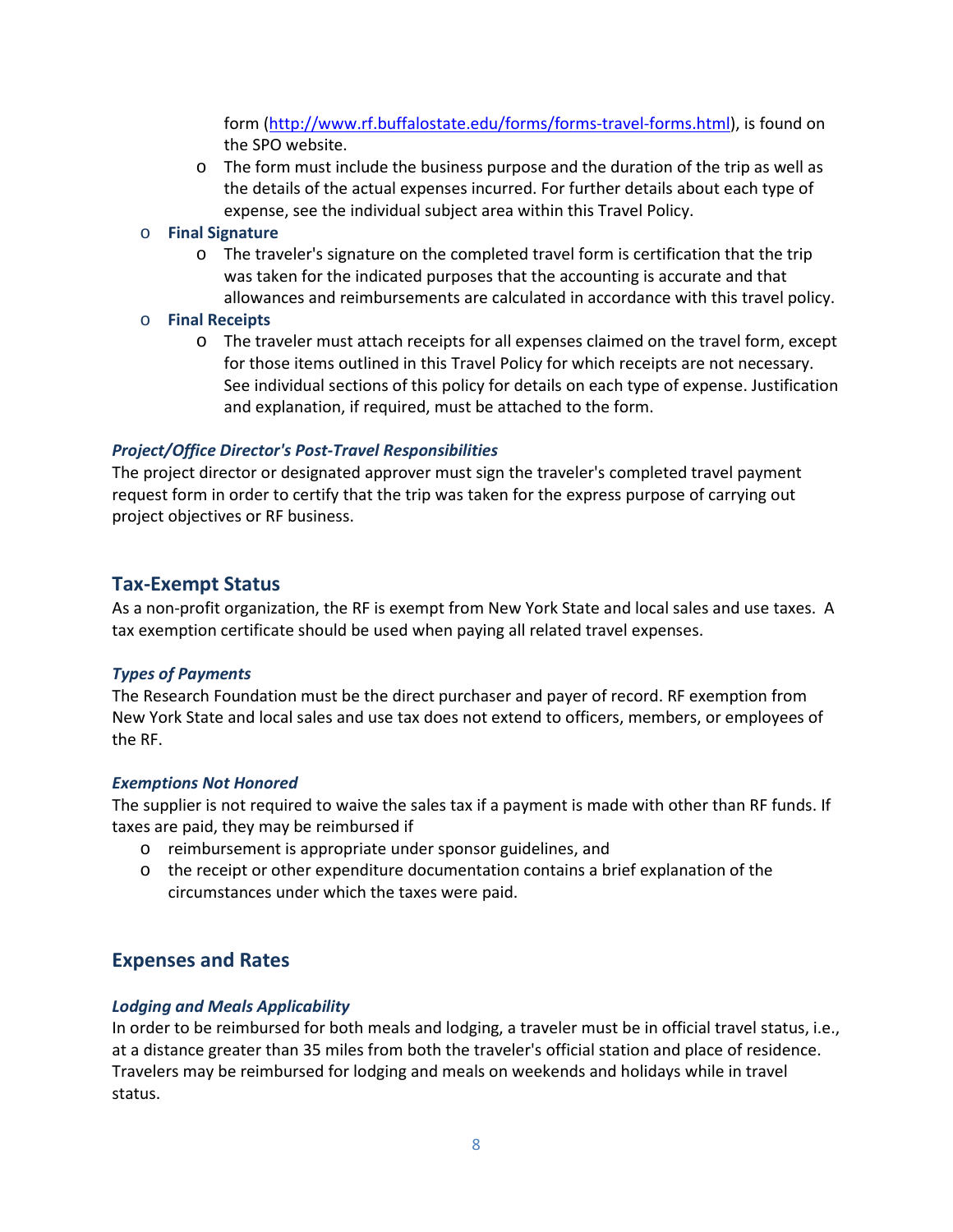#### *Documentation Requirements*

#### **Travel Payment Request Form**

Travel expenses must be documented on the Travel Payment Request Form or an equivalent form developed by the operating location. This form is available on the SPO website.

#### **Non-overnight Travel**

When claiming a meal allowance payment or reimbursement for non-overnight travel, use the "*Taxable Meal Payment Request and Authorization Form*" [\(http://www.rf.buffalostate.edu/downloads/Meals-Form-Taxable1.doc\)](http://www.rf.buffalostate.edu/downloads/Meals-Form-Taxable1.doc).

#### **Receipts**

Use of receipts to document lodging expenses is dependent on the method of reimbursement used. Use of receipts to document meal expenses is not required. At the discretion of the operations manager or designee, reasonable expenses may be reimbursed without receipts (e.g., in situations when a receipt could not be obtained or a receipt was lost). In such cases the traveler must provide a signed, written explanation that includes the amount requested for reimbursement, the type of expense, the date, and the reason why a receipt is not being presented.

#### *Meal Eligibility*

Eligibility for an allowance or reimbursement for breakfast and/or dinner is determined by the time of departure from the traveler's official station or home and the time of return to the traveler's official station or home, according to the following table:

| On the day of departure, the traveler is eligible for | if travel begins before |
|-------------------------------------------------------|-------------------------|
| <b>Breakfast</b>                                      | 7:00 AM                 |
| <b>Dinner</b>                                         | 6:00PM                  |
| On the day of return, the traveler is eligible for    | if the trip ends after  |
| <b>Breakfast</b>                                      | $8:00$ AM               |
| <b>Dinner</b>                                         | 7:00 PM                 |

Allowance and reimbursement rates are determined by the city to which the traveler travels in order to accomplish the purpose of the trip. No reimbursement will be made for lunch. One meal allowance is a combination of one breakfast and one dinner (or vice versa). Breakfast and dinner per diems should be deducted if included in a conference and/or meeting.

#### **Example**

Since meal eligibility is defined according to the times of departure and return, a traveler leaving for an overnight trip after 7:00 a.m. but before 6:00 p.m. and returning after 8:00 a.m. the next day will receive one full meal allowance consisting of one dinner and one breakfast. In this instance, if the traveler returns after 7:00 p.m., the traveler will be allowed one full meal allowance and reimbursement for dinner.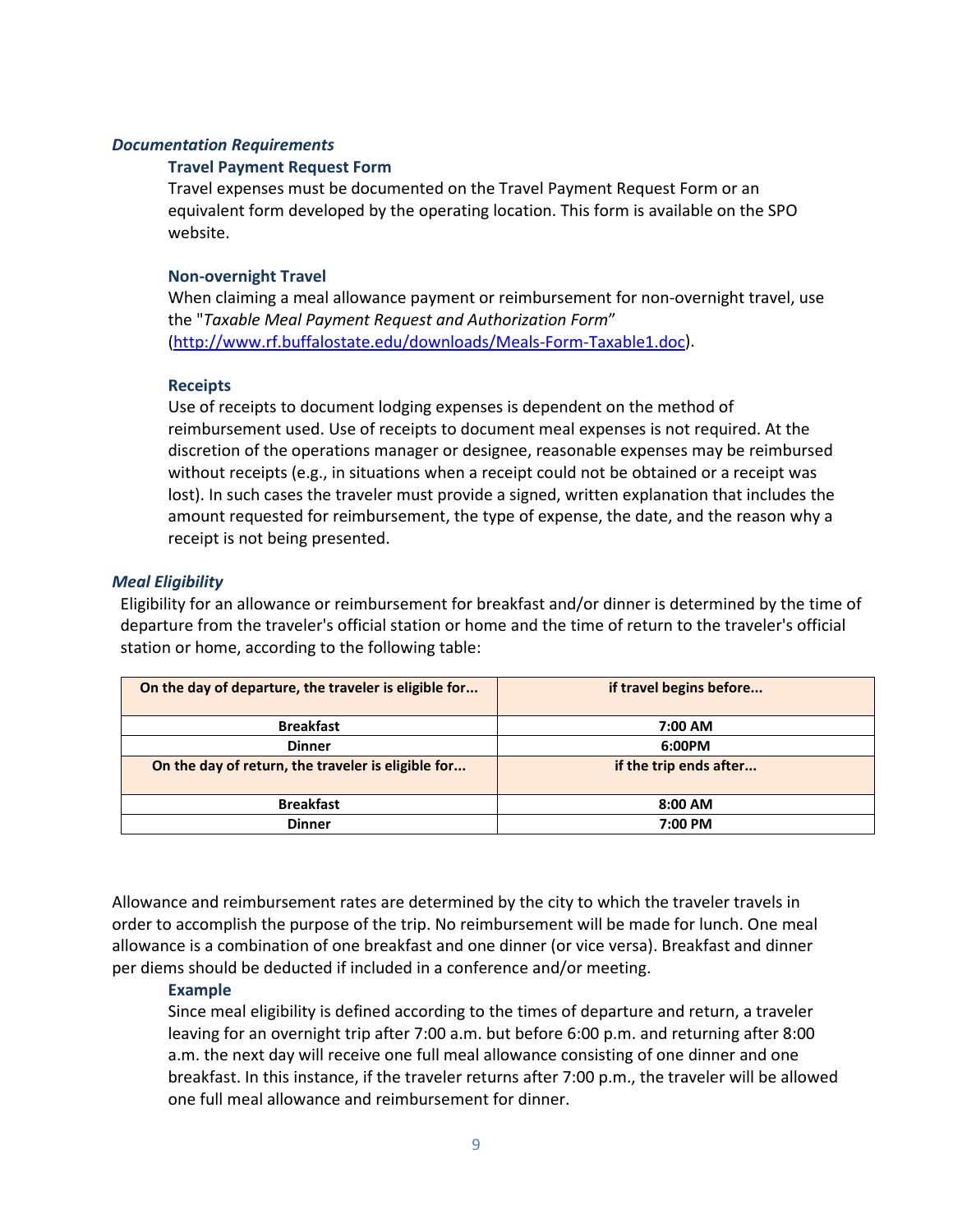#### *Non-overnight Meal Payments*

When the traveler is in travel status for less than a full day and incurs no lodging expenses, reimbursement for breakfast and dinner will be made in accordance with the eligibility for meal requirements described in Meal Eligibility, using the rates as listed in Schedule 2. However, under most circumstances, this reimbursement is considered *taxable income* by the Internal Revenue Service. See section on Non-overnight Meal Payments for more information.

#### *Methods of Reimbursement*

There are two methods to reimburse travelers for the cost of overnight meals and lodging.

- o Method I, a per diem allowance, which reimburses lodging, meals, and incidental expenses without use of receipts
- o Method II, a modified per diem allowance, which requires receipts for lodging reimbursements. Receipts are not required for meals and incidental expenses (M & IE).

Travelers should choose one of these two methods. In some instances it is necessary to use both methods. In both methods, lunch is not reimbursable. **The per diems include expenses such as tips to bellmen, hotel maids, etc.** 

#### **Method I (Unreceipted Lodging)**

#### **Eligibility for Full Per Diem**

To be eligible for a *full* per diem, these two criteria must be met:

- o the traveler must be eligible for both a breakfast and dinner *to receive the full per diem*, as described in Meal Eligibility, *and*
- o the traveler must be in overnight travel status.

A per diem is not allowed when overnight lodging is at an official residence of the traveler.

#### **Partial Per Diem**

When the traveler is in overnight travel status but is not eligible for the full meal allowance per diem (according to the meal eligibility requirements), the traveler will receive the per diem *less* the allowance for the meal not eligible for reimbursement. The appropriate Method I rates in Schedule 2 (*\$5 for breakfast and \$12 for dinner*) must be used to make the adjustment for the unreimbursed meal. Likewise, if the traveler is entitled to an *additional*  dinner or breakfast that is not part of the per diem, the same Schedule 2 rates must be used.

The total payment to the traveler will be the total number of full meal per diems allowed and, if necessary, an adjustment (plus or minus) for meals (see examples below). **Per diem rates include incidental expenses, such as tips to bellmen and hotel maids.**

#### **Documentation Requirements**

#### *Travel Payment Request Form*

Travel expenses must be documented on the Travel Payment Request Form

#### *Receipts*

Use of receipts to document meal and lodging expenses is not required when using Method I.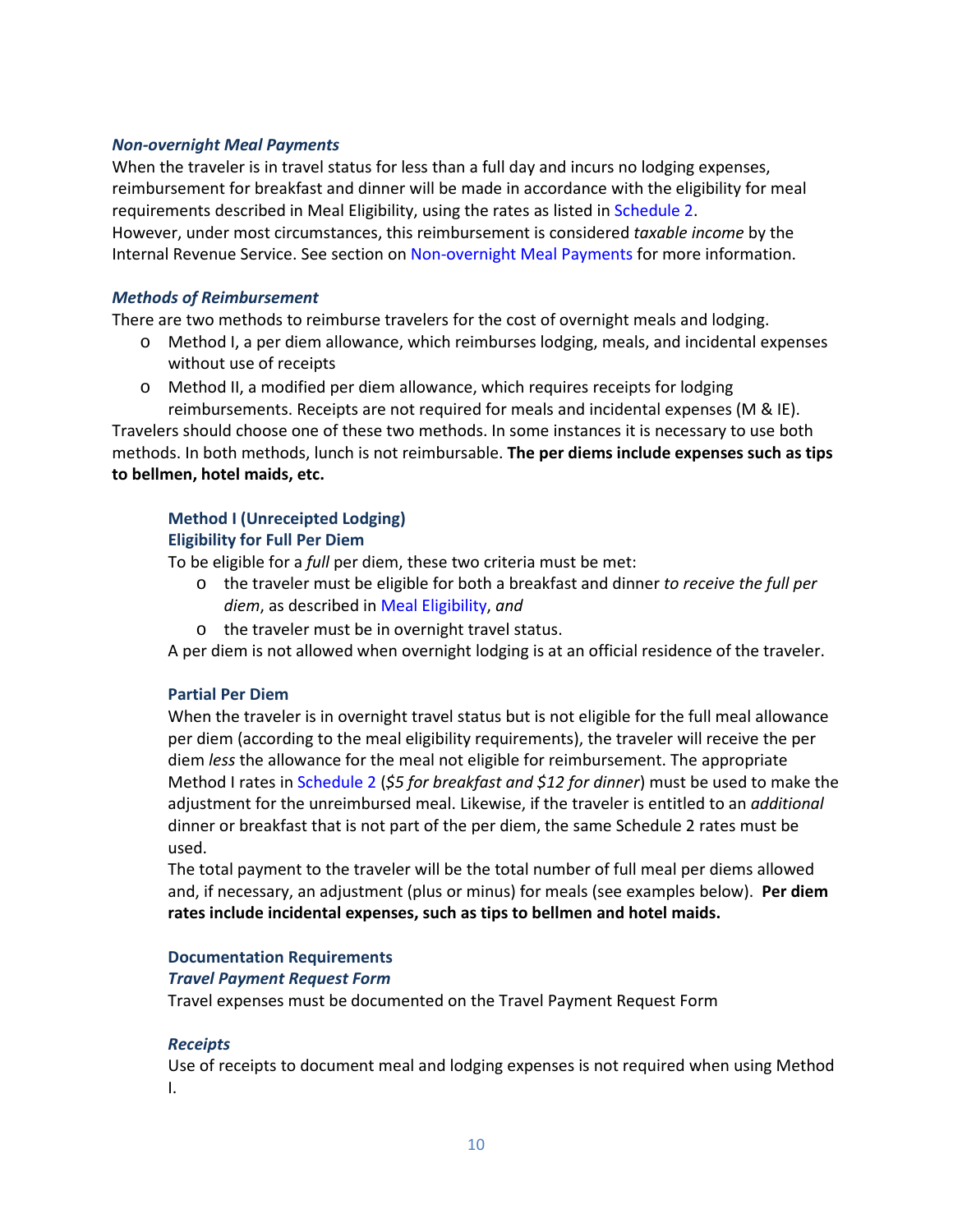#### **Schedules of Rates**

Schedule 2, "Maximum Amounts Allowed for Breakfast and Dinner," under Method I lists allowances used for breakfast and dinner. No reimbursement is made for lunch. Schedule 3, "Per Diem Allowances within the United States," lists the per diem rates within New York State and other locations within the U.S.

#### **Method I Examples**

#### *Example 1*

A traveler leaves Albany on Monday at 6:00 a.m. to go to Buffalo and returns home Wednesday at 5:30 p.m. The traveler is eligible for 2 full meal per diems (\$40/each – see Schedule 3) and a breakfast. For this example the traveler will be reimbursed the following: Per diem (2 @ \$40) \$80.00

Plus breakfast on Wednesday \$5.00 (see Schedule 2, Method I rates) Total reimbursement \$85.00

#### *Example 2*

A traveler leaves Buffalo on Monday at 8:00 p.m. to go to Chicago, IL and returns to Buffalo by 6:00 p.m. on Wednesday. Because the traveler is in overnight travel status for 2 nights, he is allowed 2 per diems (\$50/each – see Schedule 3).

Based on meal eligibility, the traveler is entitled to one meal allowance on Tuesday, and one meal allowance on Wednesday, minus an adjustment for Wednesday's dinner. Because he is returning before 7:00 p.m., the traveler is not eligible for dinner on Wednesday. Total payment is adjusted, and the traveler receives the following reimbursement: Per Diem (2 @ \$50) \$100.00

Less dinner on Wednesday \$ 12.00 (see Schedule 2, Method I rates) Total reimbursement \$ 88.00 13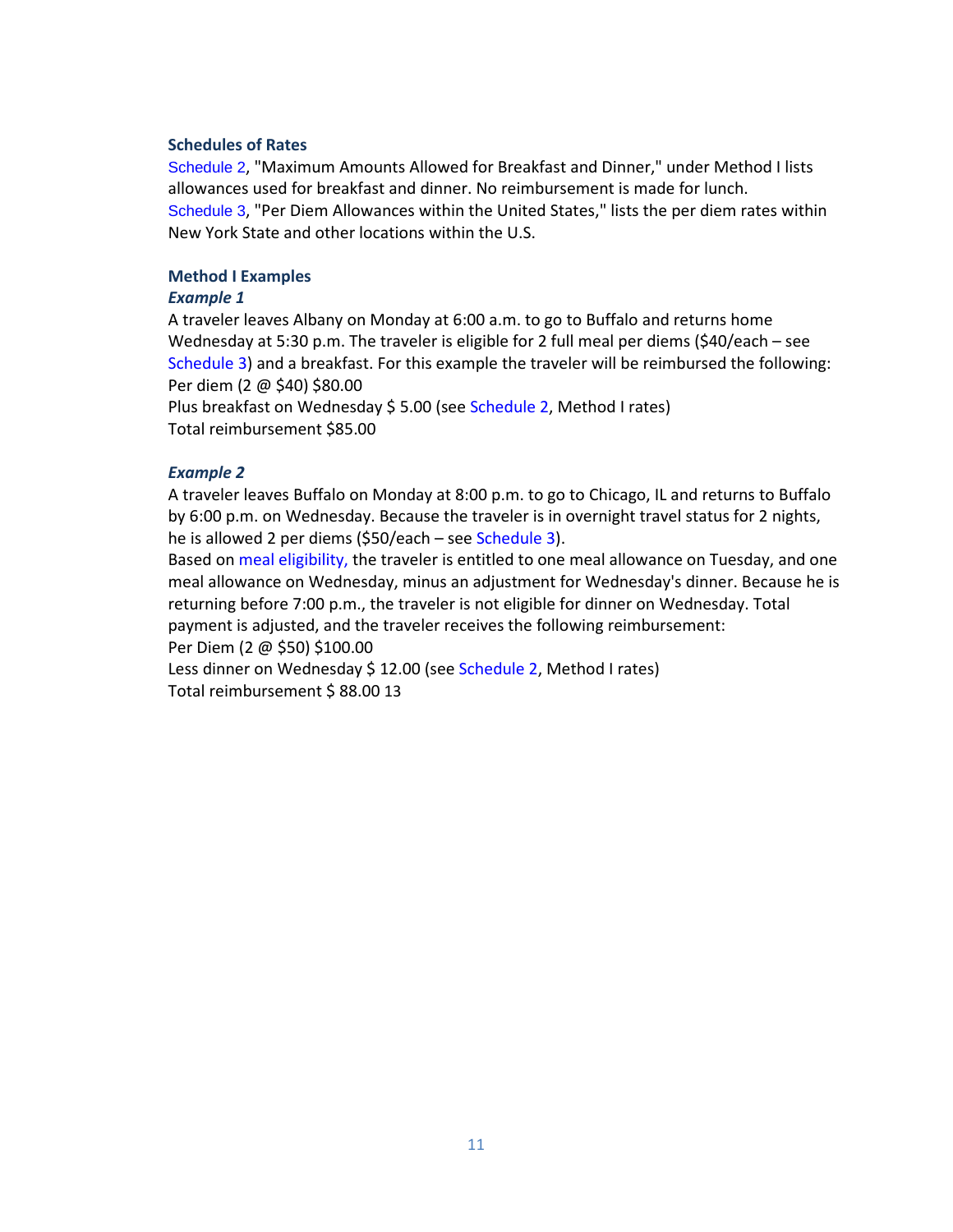# **Method II (Receipted Lodging) Eligibility Requirements**

To be eligible for Method II rates, these two criteria must be met:

- o the traveler must be in overnight status, *and*
- o *the traveler must save and submit valid receipts for lodging expenses.*

# **Documentation Requirements**

# *Receipts*

Use of receipts to document lodging expenses is required. When a traveler is in overnight travel status, lodging will be reimbursed at the actual cost, up to the maximum federal allowance (see the GSA Web site). Meal receipts are not required for meal reimbursements. All meals associated with overnight travel will be reimbursed at the federal per diem rate for the area of assignment.

# **Travel Payment Request Form**

Travel expenses must be documented on the Travel Payment Request Form. This form is located in the SPO Web site.

# **Tax Exemption Forms and Certificates**

See the Travel within New York State (NYS) section below.

# **Full Meal Allowance**

To be allowed a *full* meal per diem, these two criteria must be met:

- $\circ$  the traveler must be eligible for both a breakfast and dinner as described in Meal Eligibility, *and*
- o the traveler must be in overnight status.

When the traveler is in overnight travel status but is not entitled to the full meal per diem because of the meal eligibility requirements, the traveler will receive the amount for the meal that is not part of the per diem (i.e., breakfast or dinner). These rates are provided in Schedule 2, in the section "Method II (Receipted Lodging) or Non-overnight Receipted Meal Expenses." Also, see examples in the example section.

# **Federal Per Diem Rates**

The RF uses the U.S. General Services Administration (GSA) per diem rates to establish maximum reimbursement. These rates

- o differ from state to state and city to city (destination determines a traveler's reimbursement rate).
- o **include all applicable taxes and incidental expenses, such as tips to hotel maids and bellhops.**
- o are updated and provided online by GSA.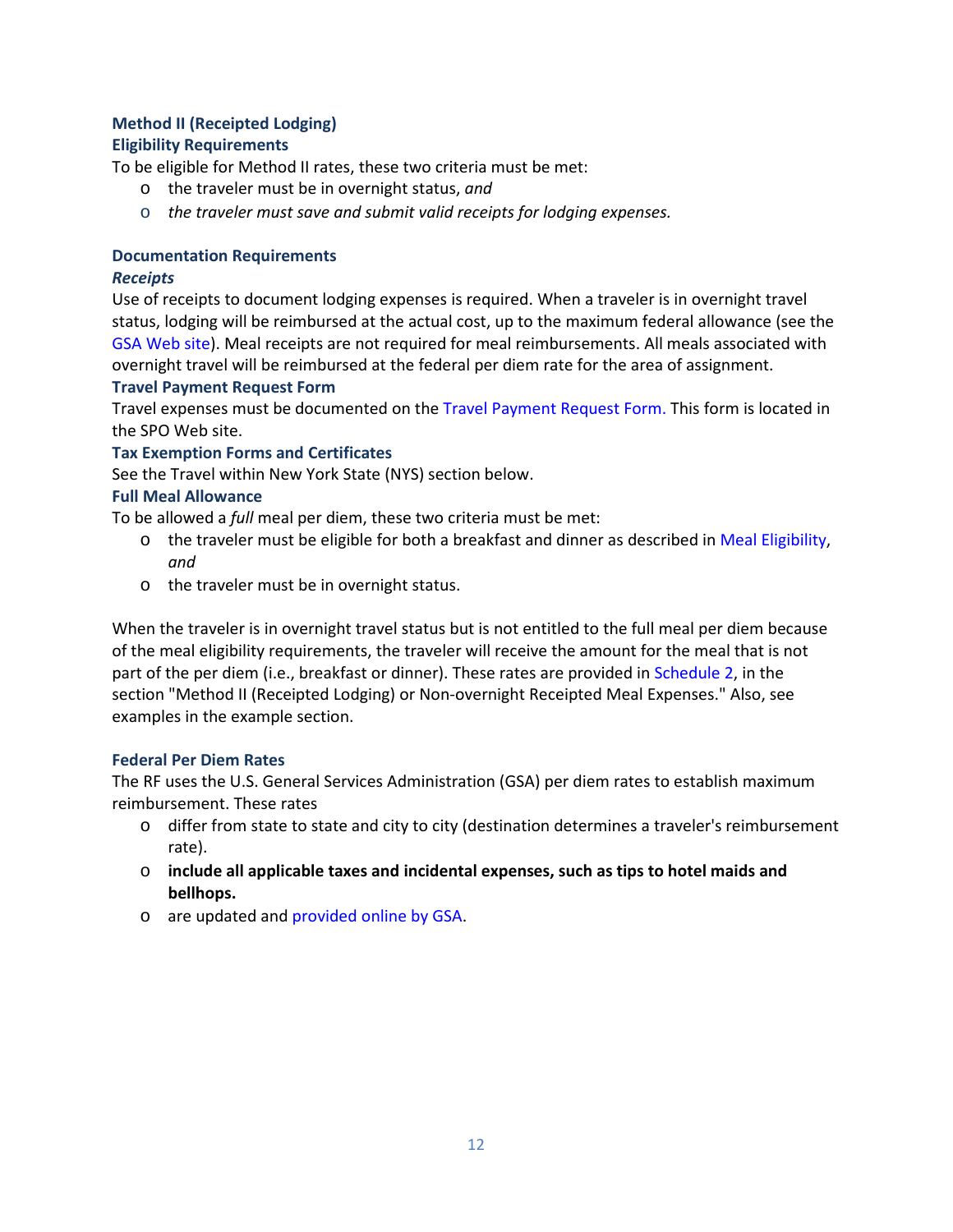Any amounts over the federal per diem rates must be approved by the operations manager or designee and must be documented as to why the rate is over the maximum. See Example 1 below. Rates for Alaska, Hawaii and Puerto Rico are established by the Department of Defense. Official DoD Per Diem Rates are available online from the Defense Technical Information Center but can also be accessed from the GSA web site related to Travel and Transportation Management Policy. These rates are subject to change monthly.

#### **Method II Examples**

#### *Example 1*

A traveler goes to a conference in Boston. The conference is being held in a hotel with a rate of \$265 per night. The maximum lodging per diem for Boston is \$256. The over-themaximum can be justified, because the traveler, staying at a different hotel, would have incurred additional transportation expenses to and from the conference.

(**Note:** This example uses 2010 GSA rates.)

#### *Example 2*

A traveler leaves Binghamton on Sunday at 4:00 p.m. and travels to NYC. The traveler returns to Binghamton at 9:00 p.m. on Wednesday.

#### *Lodging*

Beginning in 1999, the GSA separates allowances for the different boroughs of NYC, so you must be more specific than "NYC." In this case, the traveler stayed in Manhattan where the maximum lodging amount is \$360 per night.

#### *Meal Allowances*

The traveler is entitled to 3 full meal per diems and a dinner on Wednesday night (returned home after 7:00 p.m.). Manhattan is a \$71 per diem location.

(**Note:** This example uses 2010 GSA rates.)

For this example, the traveler will be reimbursed the following:

Three nights lodging  $\omega$  \$340 = \$1020.00 Three full per diems  $\omega$  \$71 = \$213.00

Plus dinner on Wednesday @ \$57.00

```
Total = $1,290.00
```
#### **Nonovernight Meal Payments - Taxation**

The Internal Revenue Service (IRS) considers advances, allowances, or reimbursements paid to an employee for meal expenses incurred during one-day, nonovernight travel as taxable income. As taxable income, the amount is reported to employees on an IRS Form W-2 "Wage and Tax Statement." Payments to RF employees for nonovernight meal expenses must be included in the employee's paycheck as gross income and reported on the employee's Wage and Tax Statement (IRS Form W-2). In addition, taxes must be withheld and related fringe benefits must be charged to the account from which the employee is paid. Advances are not permitted for nonovernight meal expenses.

#### **Exception to Policy**

Meal expenses incurred by a RF employee in conjunction with a RF business meeting are treated by the IRS as miscellaneous business expenses. Reimbursements for such expenses are not included in the employee's gross income, and are not subject to IRS reporting, taxation, and withholding requirements.

**Required Form**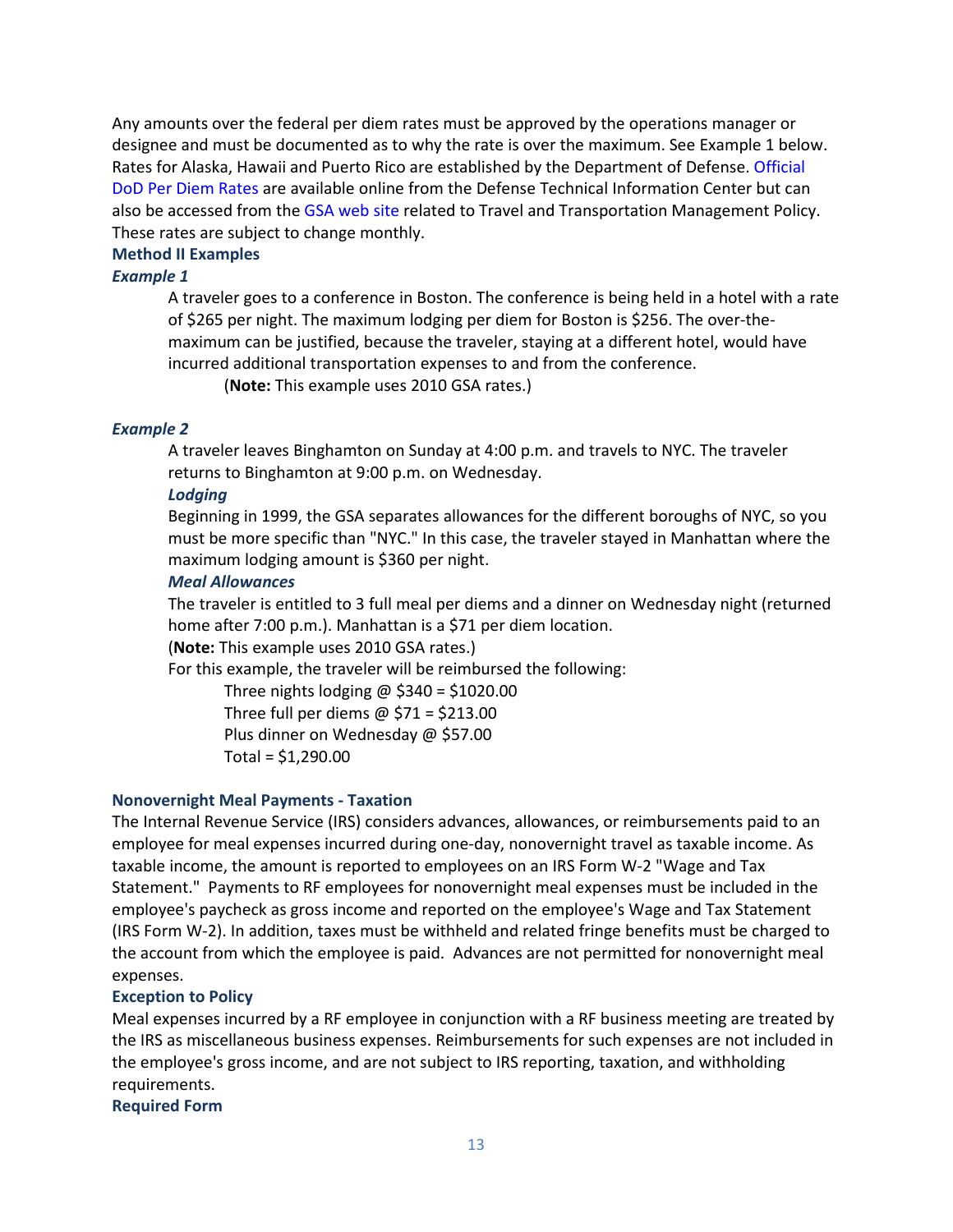The Taxable Meal Payment Request and Authorization Form (word) (pdf) must be used to record nonovernight meal expenses. The form available on the SPO website.

#### *Approvals*

The employee must complete and sign the form to indicate the expenses incurred. The operations manager or delegate must review and sign the form to indicate approval of payment for the expenses.

#### **Deadline**

The form must be completed and submitted for review and approval to the office at the operating location that is responsible for handling travel matters within a reasonable period of time following the conclusion of the trip.

#### **Non-RF Employees**

The following types of nonemployees may travel on RF business and request reimbursement for meal expenses incurred during non-overnight travel.

- o Independent contractors
- o SUNY employees

Taxable income reported to the IRS is dependent on the type of nonemployee, as described in this table:

| <b>Independent Contractors</b>                                                                                                                                                                                                                                                                                                                                                                                                                                                                                                                                                                                                                                                                                                                                                                                                                                                                                                                                                                          | <b>SUNY Employees</b>                                                                                                                                                                                                                                                                                                                                                                                                                                                                                                                             |
|---------------------------------------------------------------------------------------------------------------------------------------------------------------------------------------------------------------------------------------------------------------------------------------------------------------------------------------------------------------------------------------------------------------------------------------------------------------------------------------------------------------------------------------------------------------------------------------------------------------------------------------------------------------------------------------------------------------------------------------------------------------------------------------------------------------------------------------------------------------------------------------------------------------------------------------------------------------------------------------------------------|---------------------------------------------------------------------------------------------------------------------------------------------------------------------------------------------------------------------------------------------------------------------------------------------------------------------------------------------------------------------------------------------------------------------------------------------------------------------------------------------------------------------------------------------------|
| All payments (both for services and for non-overnight meal<br>reimbursement) must be made through the accounts payable<br>process using the same budget category as all other payments to<br>the contractor. Payments should not be made from the travel<br>budget categories. Payments for non-overnight meal expenses are<br>taxable and must be reported to the IRS and to the contractor on<br>IRS Form 1099-MISC, "Statement for Recipients of Miscellaneous<br>Income." Choose the appropriate version (year) of this form from<br>the Forms and Publications page of the IRS Web site.<br>All non-overnight meal payments are taxable, whether included in<br>the contractor's fee or billed separately from the fee. The RF will not<br>report on the 1099 other travel expenses, such as lodging and<br>transportation, if the contractor substantiates (provides receipts and<br>documentation) the expenses. Refer to Miscellaneous Income<br>Payments to U.S. Citizens and Resident Aliens. | A SUNY employee who travels on RF business performs a service<br>as an employee of SUNY. Therefore, a SUNY campus may:<br><sup>2</sup> choose to reimburse its employee for non-overnight meal<br>expenses and thus take responsibility for the employee's W-2s<br>and related withholding (see Taxable Income, above).<br>? receive RF reimbursement for the cost of the employee's non-<br>overnight meals by submitting an invoice to the RF for the<br>charges (using a Travel budget category); the RF will issue a<br>vendor check to SUNY. |

# **Transportation Commercial Airplane Travel**

Travelers are expected to use the lowest-priced available, appropriate, coach-class airfare. First class or other premium airfare may be used when no reasonable alternative is available. In compliance with the Fly America Act, all travel on federally funded projects must be on a U.S. flag air carrier. For more information, see the Fly America Act.

#### **Reimbursable Expenses**

The cost of airplane tickets (including taxes) is reimbursable.

The cost of tolls, parking, and mileage related to airplane travel (e.g., travel to and from and parking at the airport) is reimbursable. Refer to the Personal Automobile section for more information on mileage reimbursement.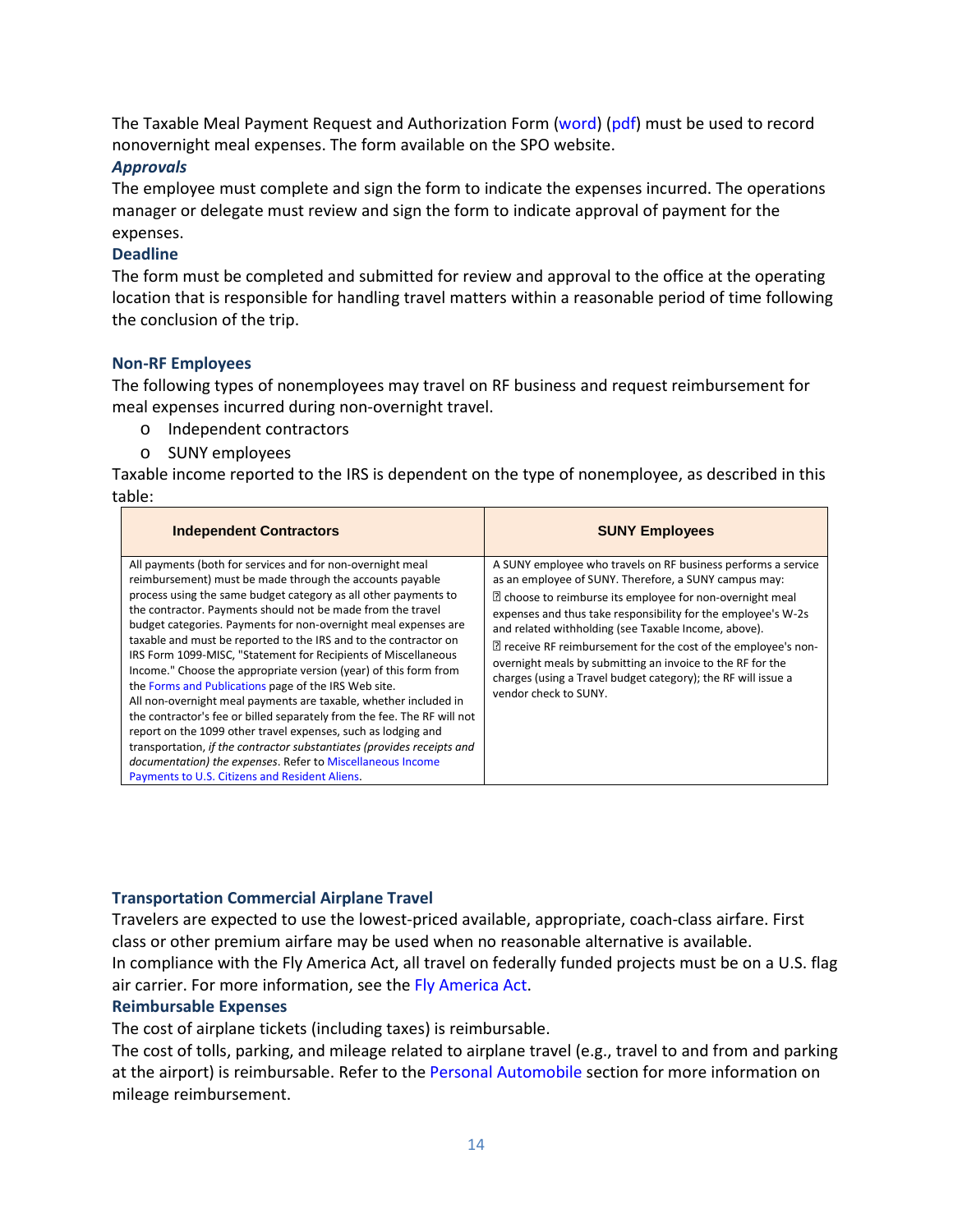Per OMB Circular A-21, "Airfare costs in excess of the customary standard commercial airfare (coach or equivalent), Federal Government contract airfare, or the lowest commercial discount airfare are allowable except when such accommodations would":

(a) require circuitous routing;

(b) require travel during unreasonable hours

(c) excessively prolong travel;

(d) result in additional costs that would offset the transportation savings; or

(e) offer accommodations not reasonably adequate for the traveler's medical needs. The institution must justify and document these conditions on a case-by-case basis in order for the use of first-class airfare to be allowable in such cases.

#### **Nonrefundable Airline Tickets**

Nonrefundable airline tickets should not be charged to a sponsored program account if a trip is cancelled.

According to OMB Circular A-21, "Cost Principles for Educational Institutions," a cost can be charged to a project if there is a direct benefit to the project. If the trip is cancelled, there is no benefit to the project, and the cost should be absorbed by the campus.

If in the future the project director wants to pay the airline transfer fee and use the ticket for another purpose benefiting the project, then the cost of the ticket plus the transfer fee can be charged to the sponsored project.

#### **Documentation Requirements**

Requests for reimbursement for airplane tickets should be supported by the passenger's portion of the airline ticket or an e-ticket. Any other documentation should be attached to the travel reimbursement form that shows reasonable proof that the trip was made (e.g. airline receipt). Requests for reimbursement for first class or other premium accommodations must be supported by explanatory statements attached to the Travel Payment Request. The cost of the ticket should be recorded on the form. Receipts for any additional costs, such as tolls, parking, and mileage, must be attached to the form for each expenditure over \$75. The Post-Travel Procedure section of this manual describes specific requirements for processing travel payment request forms.

#### **Personal Automobile Use**

Personally owned automobiles may be used for RF business. It is the responsibility of the operations manager or designee to ensure that additional expense is not incurred by using personally owned automobiles when other transportation methods (e.g., train, plane, rental car, etc.) are appropriate and available.

#### **Insurance**

The RF carries a non-owned automobile liability insurance policy to protect the RF against claims and losses arising from injury or property damage to third parties. The RF policy does not reimburse RF employees or project staff for damage to personal vehicles or their personal auto policy deductible.

Additional named insureds on the RF's policy include employees, project directors, volunteers, and others who are working within the scope of their employment on RF business or who are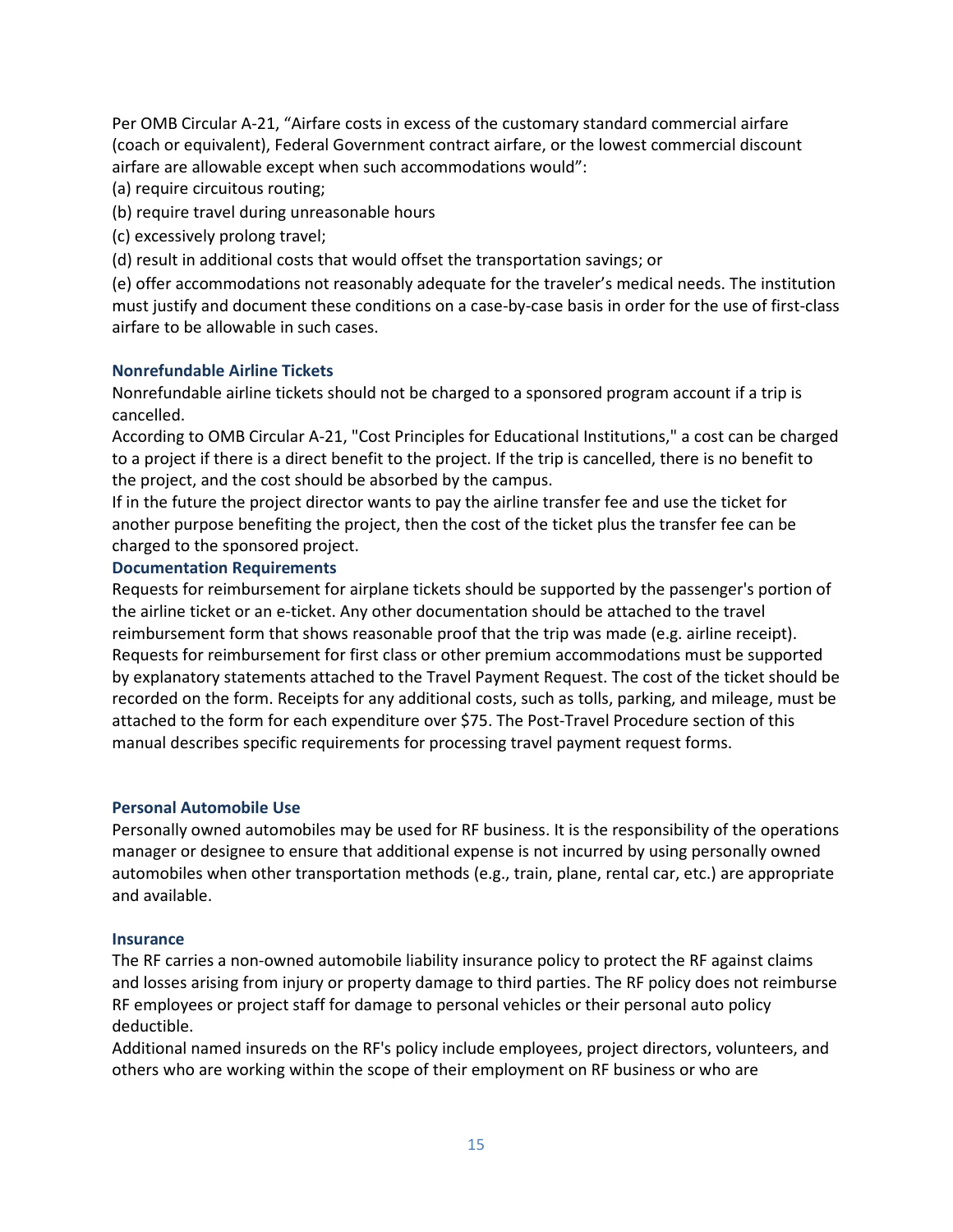conducting RF business under the direction of a project director or other person authorized to act on behalf of the RF.

In the event of an accident, the underlying liability coverage on the personally owned automobile becomes primary for the payment of any claims. If the driver of the personally owned automobile is not the owner, any valid and collectible automobile insurance carried by the owner becomes primary. The insurance carried by the driver of the automobile then becomes secondary. After all valid and collectible underlying automobile insurance coverage has been exhausted, the RF's non-owned automobile insurance policy will cover the amount of any valid claim that exceeds the underlying policies.

#### **Reimbursable Expenses**

Reasonable and accurately recorded personal car mileage used for local travel and out-of-town travel is reimbursable at the allowable mileage rate established by the Internal Revenue Service (IRS). See Schedule 1. This can include travel from the traveler's residence or official work station (see glossary for definition) to local transportation terminals or local business sites (e.g., seminars, meetings), provided that the mileage is above and beyond mileage from the traveler's home to their official station. Mileage from the traveler's home to an official work station is not reimbursable.

The mileage reimbursement covers, but is not limited to, gas, oil, depreciation, insurance costs of operating a vehicle, and repairs for any damages to the automobile.

The cost of tolls and parking are reimbursable for both local and out-of-town travel.

#### *Nonreimbursable Costs*

Unnecessary Additional Costs. If the operations manager or designee determines that the use of a personal automobile is for the convenience of the traveler and that unnecessary additional costs were incurred, the maximum reimbursement will be the cost of coach or tourist common carrier (train, plane, bus, etc.) plus associated transportation costs to and from terminals, including mileage, tolls, and parking costs. **Fines and related towing charges for traffic violations, illegal parking, or speeding are not reimbursable.**

#### **Documentation Requirements**

Mileage, toll charges, and parking fees must be recorded on the Travel Payment Request. Receipts for each expenditure over \$75 must be attached to the form. In addition, documentation showing the mileage calculation from Point A to Point B (e.g. Mapquest print).

#### **Mileage Rate and Cost of Insurance**

The mileage allowance for use of privately owned automobiles is intended to include the pro-rated cost of insurance coverage.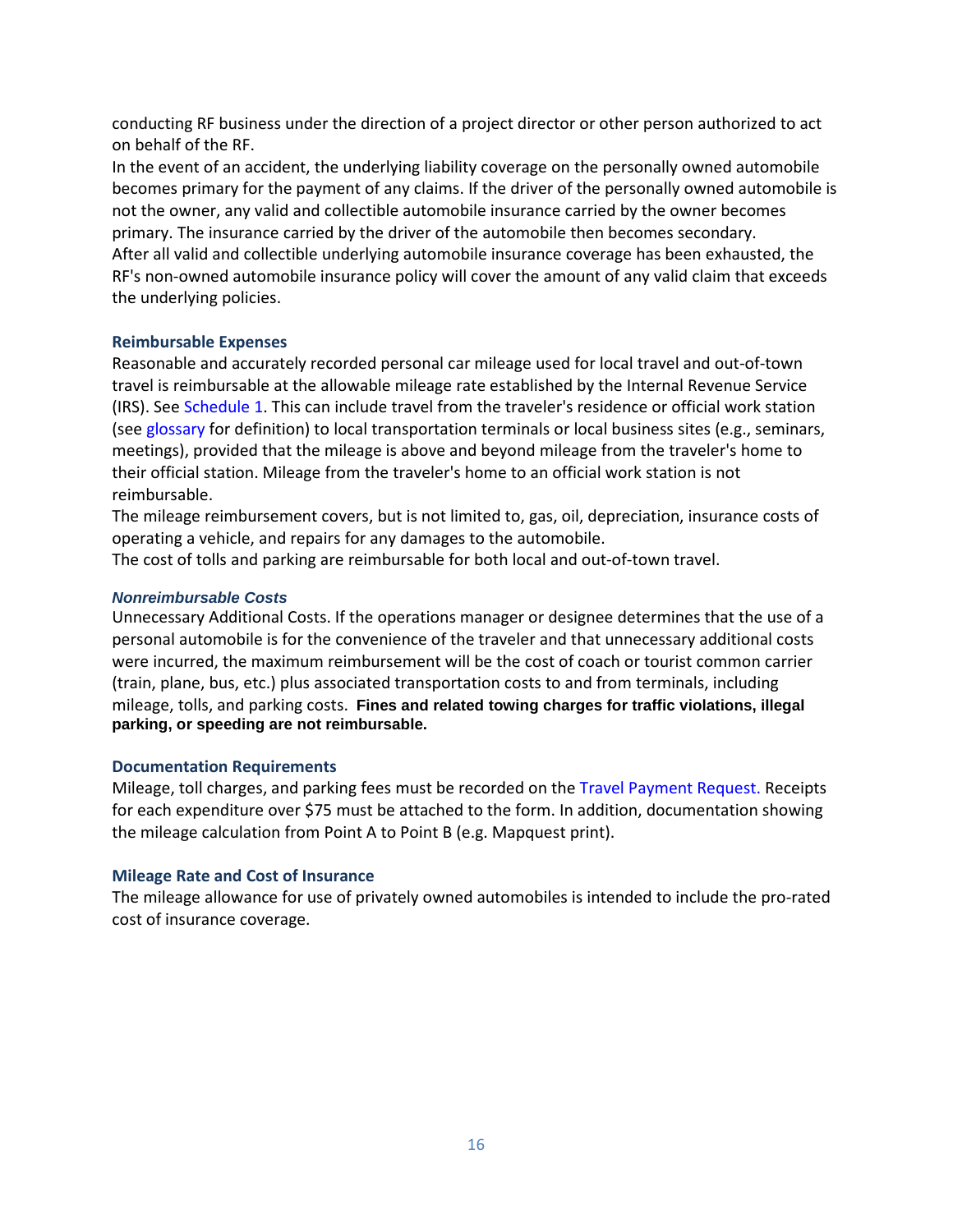#### **Rental Vehicles**

Rental vehicles may be used when it is in the best interests of the project or the RF. For example, renting a vehicle would be considered appropriate under the following circumstances:

- o renting is the least costly alternative
- o renting is the only method of transportation available
- o renting will eliminate substantial delays

#### **Insurance**

Vehicles should be rented in the name of the Research Foundation. This ensures that both the RF and the traveler are properly covered by insurance and eliminates any confusion regarding liability for coverage in the event of an insurance claim.

Refer to Insurance Guidelines for Rental Vehicles.

#### **Reimbursable Expenses**

Tolls, parking fees, fuel, and the cost of renting a vehicle are reimbursable. **Non-reimbursable Costs**  *Insurance* 

The cost of Personal Accident Insurance (PAI) or Personal Effects Insurance (PEI) is not reimbursable. Complete requirements, including those for foreign travel, are provided in Insurance Coverage: Rental Vehicle Use.

#### *Citations/Violations Incurred While on RF Business*

In accordance with RF policy, fines and related towing charges for traffic violations, illegal parking, or speeding are not reimbursable.

#### **Documentation Requirements**

The rental invoice and, if required by the sponsor, an explanatory statement of the rental car use must be attached to the Travel Payment Request Form. The total cost must be recorded on the form, which is available in the Travel > Forms and Handbooks section of the RF Web site. **Note:**  Operating locations should not use SUNY travel forms.

Receipts for any additional costs, such as tolls and parking, must be attached to the form for each expenditure over \$75 (or the lower dollar limit established by the operating location).

#### **Rental Vehicles (Guidance on Insurance Coverage) Purpose**

This section provides general, insurance-related guidelines that Research Foundation (RF) operating locations should follow when renting vehicles for RF business. **Definitions** 

The terms listed below are used in this document. (Each term below is linked to its definition in the RF glossary resource area of the RF Web Site. From the glossary, click the Back button on your browser toolbar to return to this document.)

#### Covered Territories

Damage Waiver Protection

28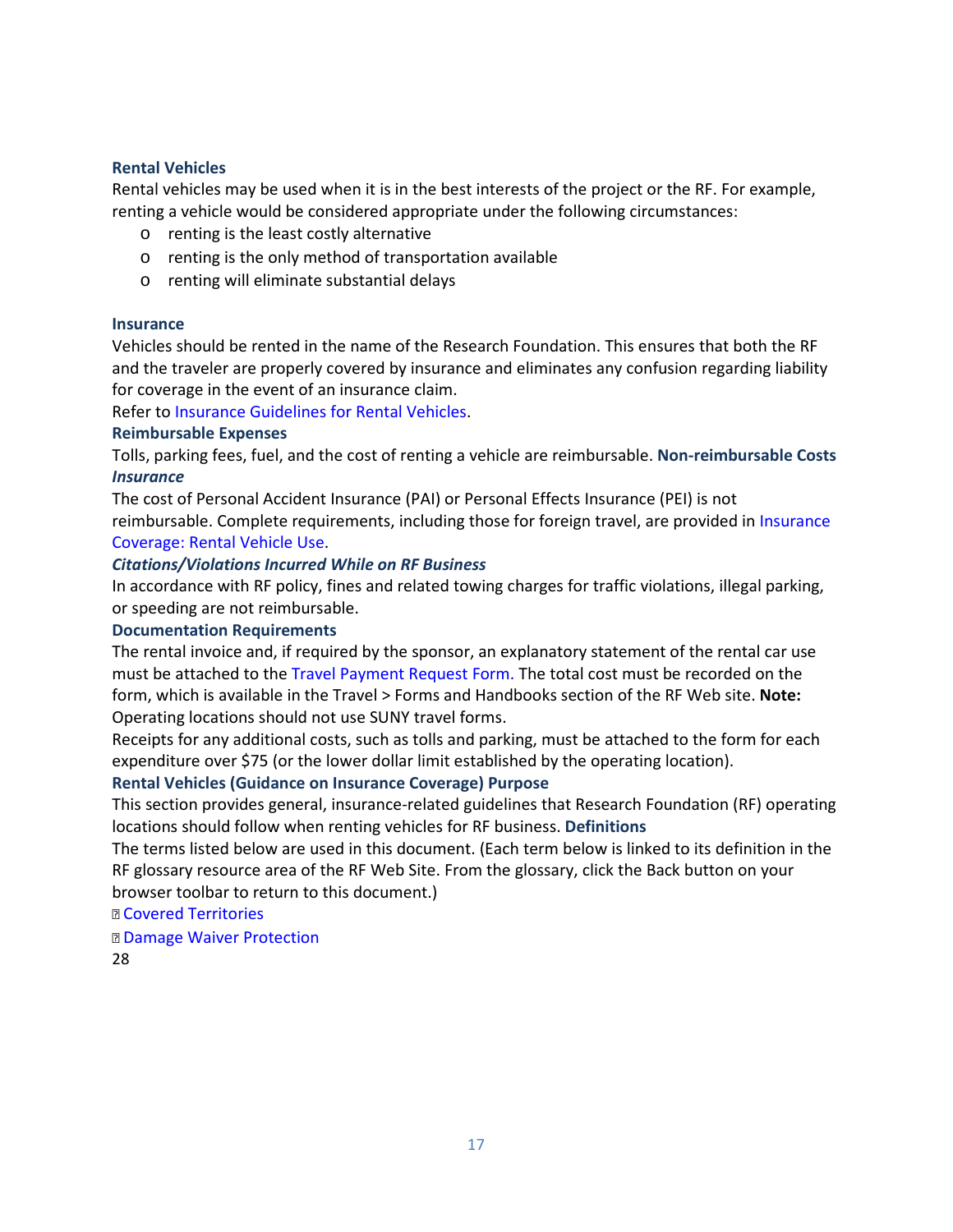**B Foreign Territories**  Long-Term Rental Agreement Short-Term Rental Agreement

#### **Research Foundation Preferred Rental Car Company**

The Research Foundation has established a master service agreement with Enterprise Rent-A-Car, based upon the New York State Contract #72001, PS65506/PS65507 for passenger vehicle rentals within New York State and the United States. This master agreement provides the RF with a corporate profile to ensure that RF employees are obtaining the appropriate rental vehicle insurance coverage and to ensure that the state contract rates are reserved. However, each campus should set up a separate billing account using the RF master agreement as a basis, and obtain a specifically assigned agency corporate code to facilitate campus billing requirements. **Renting the Vehicle in the Name of the RF** 

Vehicles should be rented in the name of the Research Foundation. This ensures that both the RF and the employee (driver) are properly covered.

If a corporate credit card is not available and a personal credit card is used to rent the vehicle, the rental documents should clearly show that the vehicle is rented on behalf of the Research Foundation. This will eliminate any confusion regarding liability for coverage in the event of an insurance claim. **Insurance Offered by Rental Agencies** 

Rental agencies may offer the following types of insurance for short-term vehicle rentals:

- Damage Waiver Protection
- Personal Effects Insurance
- Personal Accident Insurance
- Liability Insurance

Operating locations should follow the guidelines described below for each type of insurance.

#### **Damage Waiver Protection**

Damage waiver protection coverage, also known as loss-damage waiver (LDW) or collision damage waiver (CDW), is available and should be purchased for all short-term vehicle rentals. This cost is generally an allowable charge to the sponsored program account. Please note that insurance (damage waiver and liability protection) is now included in the Enterprise contract. **Personal Effects Insurance** 

Insurance for personal items is the responsibility of the individual. It is not an allowable charge against the sponsored program award and is not covered under the insurance policies of the RF. Personal items do not include sponsored program research equipment insured under the RF floater policy. 29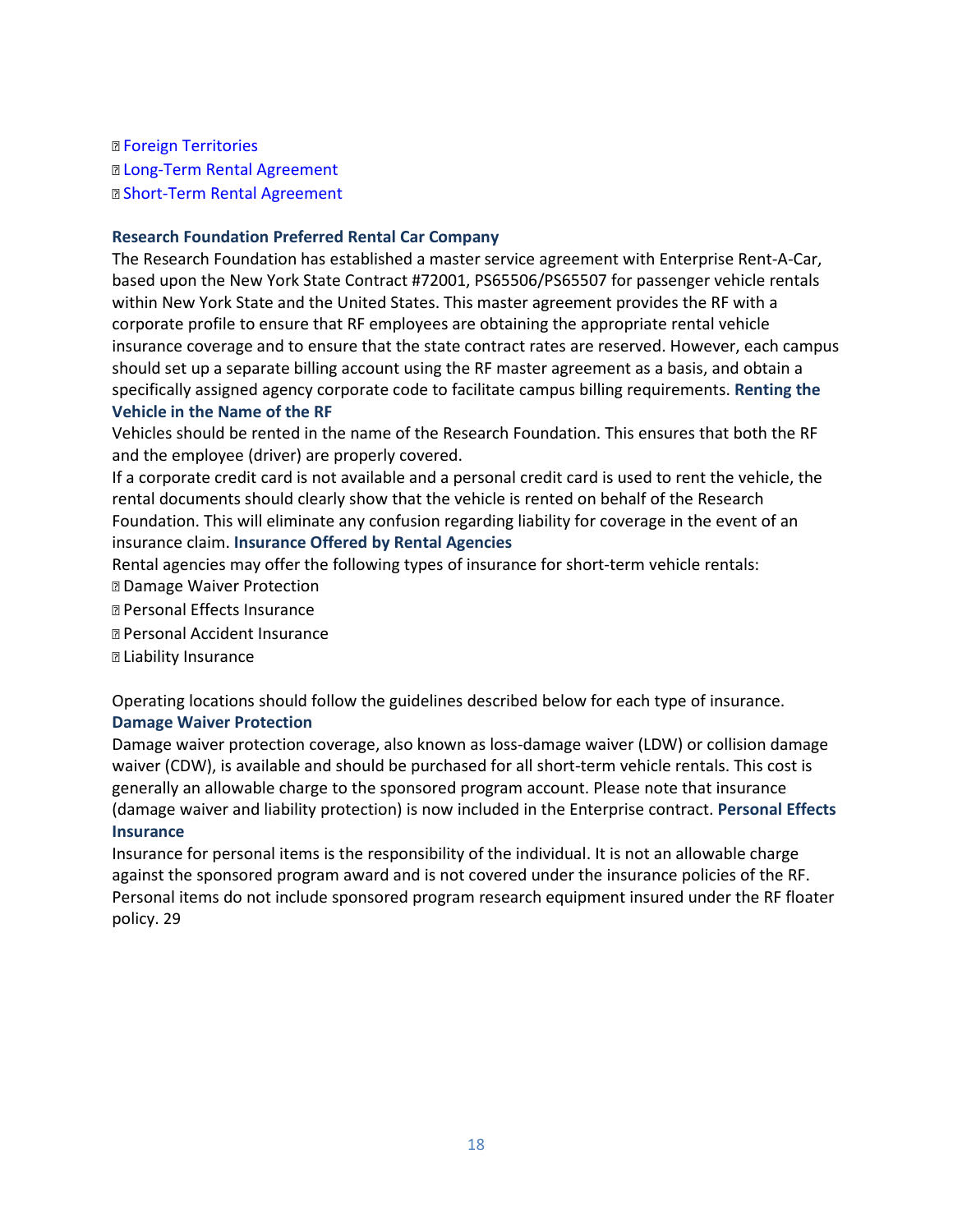#### **Personal Accident Insurance**

This coverage is not an allowable cost, because RF employees, program volunteers, and program participants are covered under Workers' Compensation Policy. Personal Accident Insurance should not be purchased upon rental of the vehicle. **Liability Insurance** 

It is not necessary to purchase additional liability coverage from the vehicle rental agency. Vehicles rented under short-term rental agreements are afforded primary liability coverage under the RF's hired automobile insurance policy (see Personal Automobile Use). **What to Do When Primary** 

#### **Insurance Coverage is Required**

Some long-term rental agreements require that the RF carry primary insurance on the rented vehicle. In such cases, the vehicles must be individually listed on the RF's owned automobile insurance policy. This policy is subject to appropriate deductibles for comprehensive and collision coverage. The deductible must be paid by the operating location. There is a premium charge for adding vehicles to the RF's owned automobile insurance policy. **Reporting Accidents** 

#### *To the Rental Agency:*

All motor vehicle accidents must be reported immediately to the rental agency. In addition, the authorized driver is required to complete the agency's accident report form. Failure to comply with the requirements of the rental agency for reporting an accident or damage to the rental vehicle could result in the driver being held personally liable for any costs. **To the RF Central Office:**  All motor vehicle accidents must also be reported to the Office of the Chief Financial Officer by calling (518) 434-7052, or by faxing information to (518) 935-6712 or sent via email to rfinsurance@rfsuny.org.

#### **Claims**

All claims must be forwarded to the Office of the Chief Financial Officer. The information can be faxed to (518) 935-6712, or sent via email to rfinsurance@rfsuny.org.

# **The RF's insurance carrier reserves the right to deny coverage due to late reporting of a claim. Travel in Foreign Territories**

Insurance coverage purchased in the U.S. is generally not recognized outside of the covered territories. Therefore, when traveling outside of the covered territories, it is necessary to purchase the appropriate insurance from the rental agency in the country where the vehicle is rented. As a general rule, it is recommended that the traveler purchase all of the insurance offered by the rental agency in the foreign territory. 30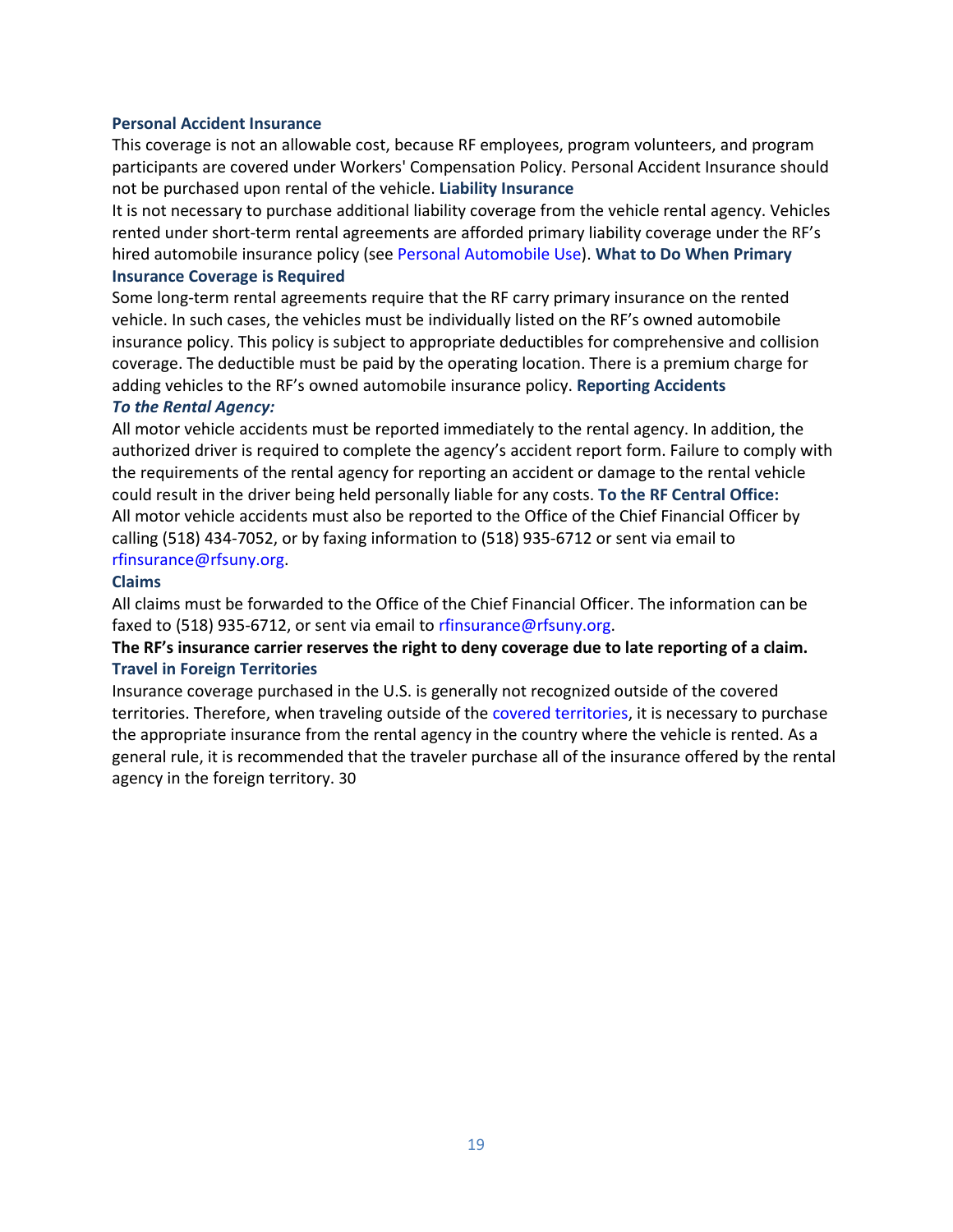For the traveler's protection, the Office of the Chief Financial Officer should be notified of plans to rent a vehicle in a foreign territory and will assist in determining the amount and types of insurance that should be purchased.

# **Taxi and Public Transportation Use**

Travelers may want to use taxis or public transportation for travel

- between their residence or official station (see glossary for definition) and the local transportation terminal.
- from one transportation terminal to another transportation terminal.
- between transportation terminal and lodging.
- between transportation terminal and work site (at destination).
- between lodging and work site (at destination).

*Travelers should use the most economical means of transportation whenever possible.* 

# *Taxi*

The cost incurred for the use of taxicabs is reimbursable with receipts. Without receipts, the total maximum reimbursement is \$75 each way. Tips are included in the maximum.

#### *Public Transportation*

The cost of necessary bus or subway trips is reimbursable.

# **Documentation Requirements**

Costs must be recorded on the Travel Payment Request Form. Receipts for expenditures over \$75 (or the lower dollar limit established by the operating location) must be attached to the form. If receipts were not obtained, the number of trips and the amount(s) paid must be recorded on the form or a statement containing the information must be attached.

#### **Train or Bus**

Travel by train or bus should be by coach if the one-way distance is 200 miles or less. Rail travel in excess of 200 miles one way may be first class. For first class, chair accommodations must be used during the day and roomette accommodations may be used for overnight travel. Roomettes are economy accommodations that include a bunk and a sink.

#### **Reimbursable Expenses**

The cost of the train or bus ticket is reimbursable.

The cost of tolls, parking, and mileage related to train or bus travel (e.g., travel to and from and parking at the station) is reimbursable.

#### **Documentation Requirements**

Ticket stubs to support reimbursement of each expenditure over \$75 must be attached to the Travel Payment Request Form. If sleeping or parlor car accommodations are used, justification must also be attached to the form. The cost of the ticket should be recorded on the form. Receipts for any additional costs, such as tolls, parking, or mileage, must be attached to the form for each expenditure over \$75 (or the lower dollar limit established by the operating location).

# **General Information regarding Transportation Expenses**

# **Policy**

Travelers are expected to travel by the method most conducive to achieving the objectives of the trip while balancing cost, time, and safety. Added costs incurred for the convenience of the traveler,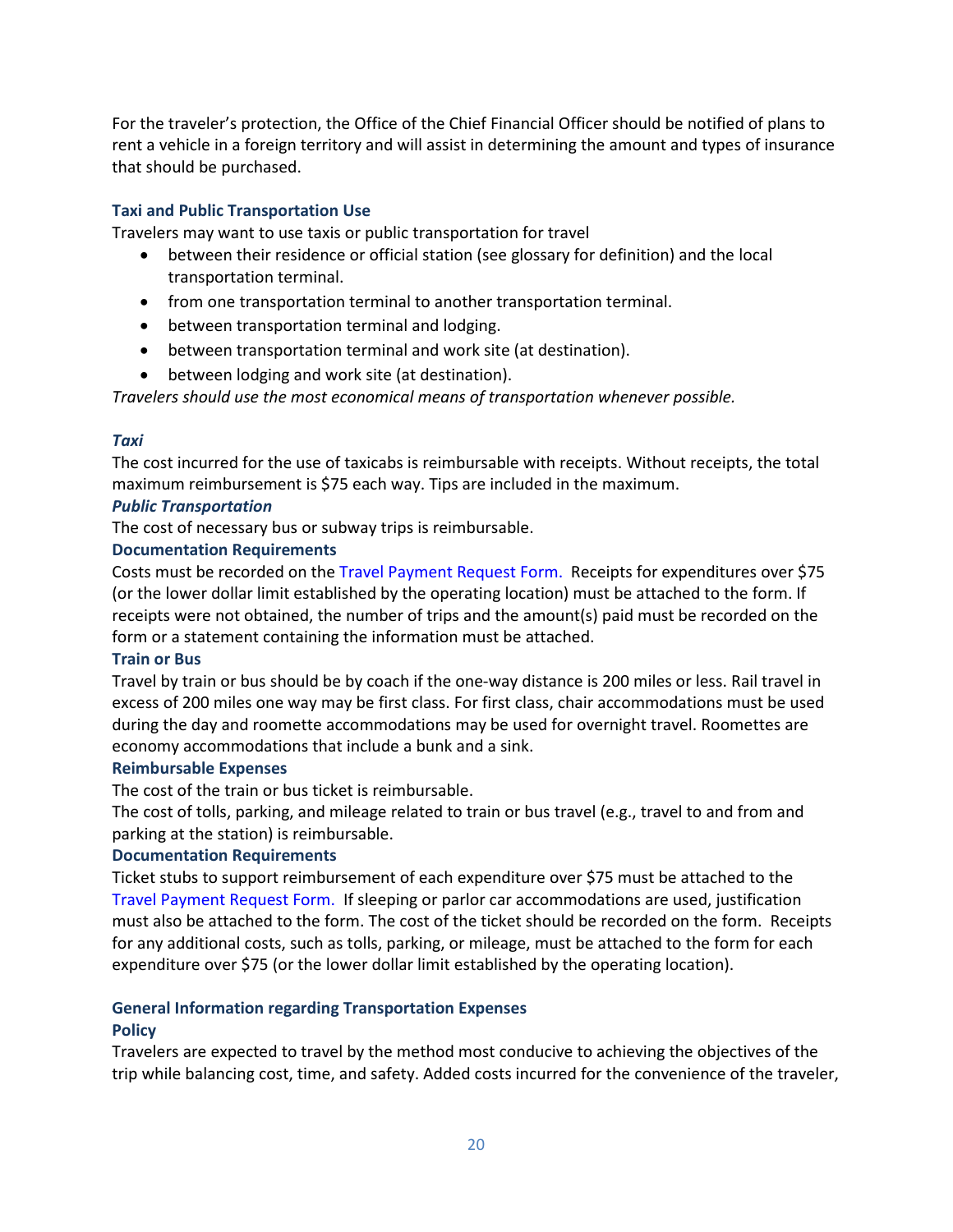such as travel by circuitous routes or travel schedules that require nonessential sleeping accommodations, must be approved by the operations manager or designee. **Documentation Requirements** 

#### **Reimbursement Rates**

#### **Travel Schedule 1 - IRS Mileage Reimbursement Rates**

For the most current IRS Mileage reimbursable rates applicable to the Research Foundation travel and moving expense reimbursements, please visit Internal Revenue Service (IRS).

#### **International Travel**

#### **Foreign Travel Sponsor Guidelines**

Travelers should review sponsor regulations, award terms and conditions before traveling outside the United States. Many sponsors have different requirements for foreign travel, and some have certain programs that award funds for international research and/or training. These programs may have special requirements in addition to those imposed by the sponsor and the general award terms and conditions.

#### **Travel Warnings**

The U.S. Department of State's Bureau of Consular Affairs decides, based on relevant information, to issue travel warnings to U.S. citizens, recommending that Americans avoid travel to certain counties. The countries and dates the travel warnings were issued are listed on the Current Travel Warnings Web site. Travelers going to any country indicated by the U.S. Department of State with a travel warning must have advance written approval from the campus operations manager and campus president, with written notice to the RF's central office (RFInternationalTravel@rfsuny.org), before traveling. For foreign travel by central office staff, prior approval must be obtained in writing from the executive vice president.

It is the responsibility of the traveler to check the Current Travel Warnings list before traveling, to obtain the necessary authorization, and to read and abide by the information contained in the travel warning. Travelers should also read the Department of State's "Tips for Traveling Abroad." **Documentation Requirements for Travelers** 

The Intelligence Reform and Terrorism Prevention Act of 2004 requires that travelers to and from the Caribbean, Bermuda, Panama, Mexico and Canada have a passport or other secure, accepted document to enter or re-enter the U.S. **International Travel Assistance** 

The RF's board of directors authorized the RF to provide international travel assistance coverage for all persons traveling overseas on official RF business.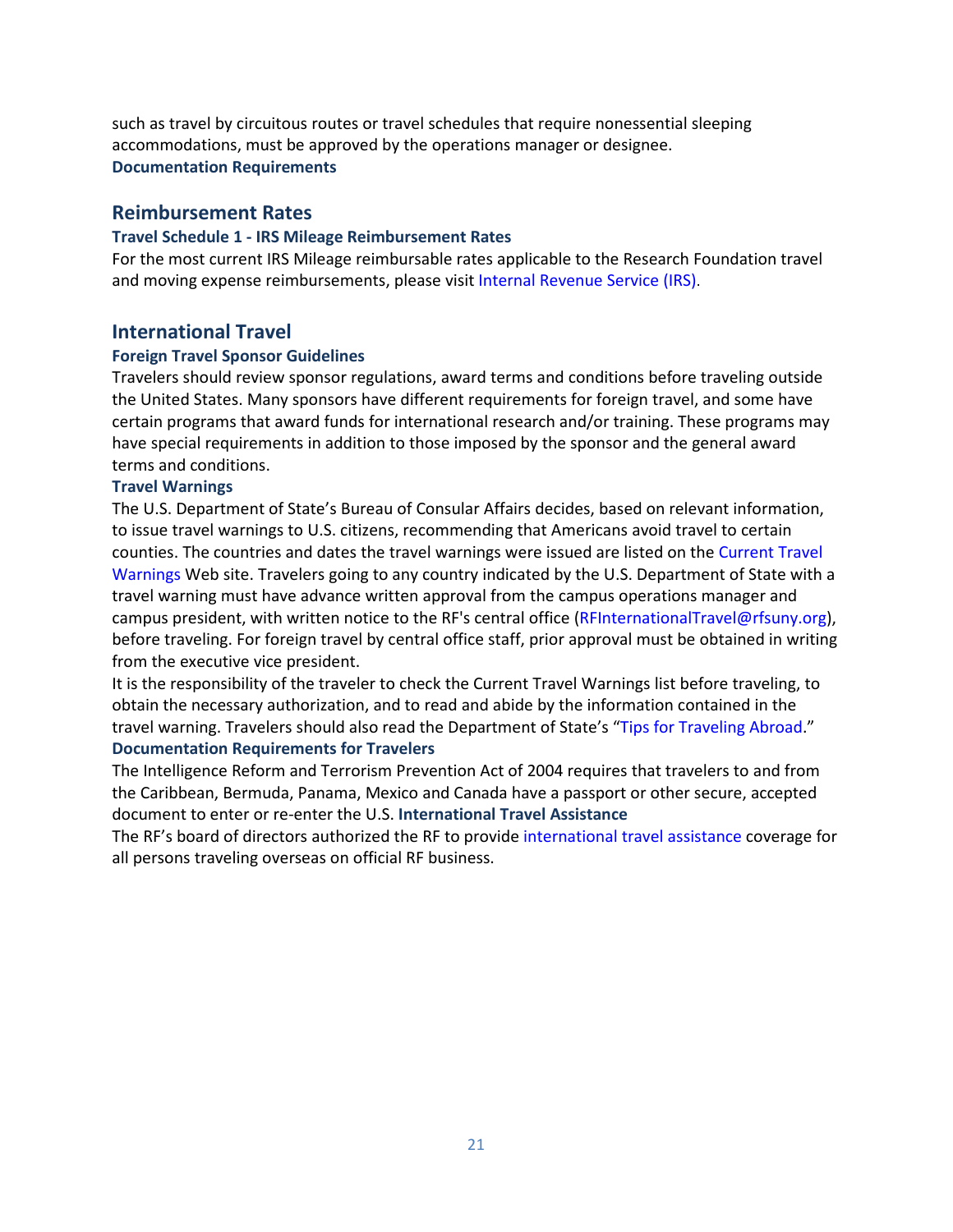# **Transportation**

For foreign travel, travelers should contact the appropriate campus travel/sponsor compliance office to assure compliance with sponsor guidelines. All air travel on federally funded projects must comply with the Fly America Act.

If a traveler plans to rent a vehicle while in a foreign territory, the Office of the Chief Financial Officer should be notified beforehand by sending an email to rfinsurance@rfsuny.org. Refer to the "Travel in Foreign Territories" section in Insurance Coverage: Rental Vehicle Use.

#### **Meals, Lodging and Incidental Expenses**

Travel costs must comply with A-21 requirements, specific sponsor regulations, and must be in accordance with all export control regulations and RF travel policies.

Payment for foreign travel is calculated using Method I. No receipts are required for lodging or meals. The rates are per diem allowances including meals, lodging, and incidental expenses. When sponsors allow foreign travel but do not provide a schedule of allowance, the U.S. State Department's Maximum Travel Per Diem Allowances for Foreign Areas must be used. The rates for Alaska, Hawaii and Puerto Rico are established by the Department of Defense in Official DoD Per Diem Rates. Both sites (DoS and DoD) can be accessed from the General Services Administration (GSA) Travel Management Policy Division's page Per Diem Rates. These rates are subject to change monthly.

The eligibility for meals is the same as for domestic travel (see Meal Eligibility).

When adjustments need to be made to the meals and incidental expenses (M&IE) portion of the per diem:



Examples of circumstances that would cause an adjustment to the per diem rate include the following circumstances:

- The traveler is not entitled to a specific meal because the meal is provided by another source.
- The timing of the travel allows or disallows a specific meal, as described in Meal Eligibility. (See examples under Method I.)

# **Canada**

Some sponsors consider Canadian travel to be domestic travel while others consider it foreign travel. Travelers should check sponsor guidelines to determine how their sponsor classifies Canadian travel and categorize it accordingly for payment purposes. Even when travel to Canada is considered domestic by the sponsor, travelers should claim foreign rates for payment unless the award instrument or sponsor regulation provides otherwise.

See Sponsor Guidelines above.

#### **International Travel Assistance**

The RF provides blanket international travel assistance coverage, as well as emergency health insurance benefits, for all persons (other than independent contractors) traveling overseas on official Research Foundation business.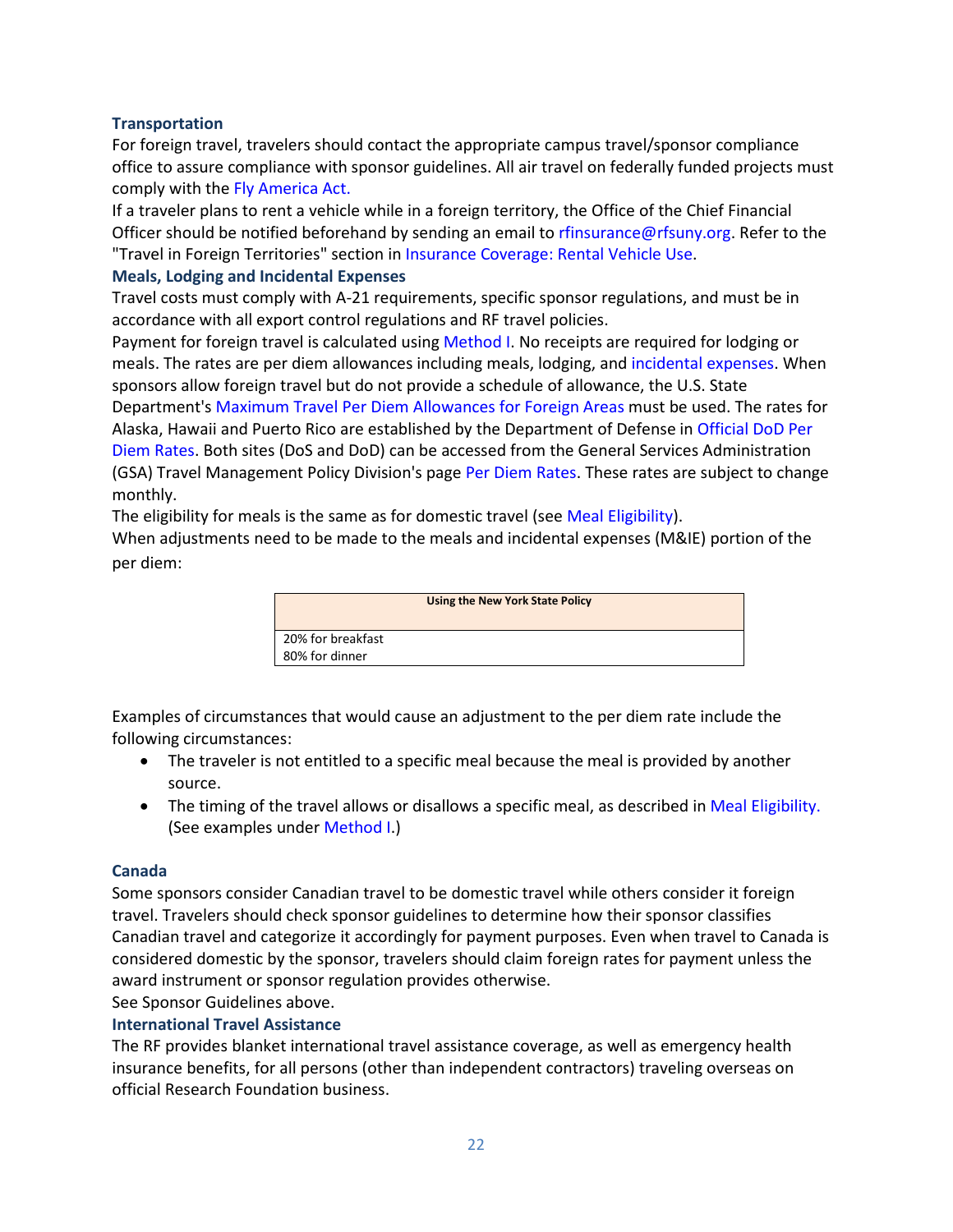# **Overview of Programs**

The table below identifies the provider options, coverage for each program, and eligibility of RF staff to participate in the program.

| Provider/Program          | Coverage                                                                                                                                                                                                                                                                                                                                                                                                                                                                                                                                                                                                                                                                                                                                                                                                                                                                                                                                                                                                             | <b>Eligibility and Restrictions</b>                                                                                                                                                                                                                                                                                                                                                                                                                                                                                                                                                                                                                                                                                                                                                                                                                                                             |
|---------------------------|----------------------------------------------------------------------------------------------------------------------------------------------------------------------------------------------------------------------------------------------------------------------------------------------------------------------------------------------------------------------------------------------------------------------------------------------------------------------------------------------------------------------------------------------------------------------------------------------------------------------------------------------------------------------------------------------------------------------------------------------------------------------------------------------------------------------------------------------------------------------------------------------------------------------------------------------------------------------------------------------------------------------|-------------------------------------------------------------------------------------------------------------------------------------------------------------------------------------------------------------------------------------------------------------------------------------------------------------------------------------------------------------------------------------------------------------------------------------------------------------------------------------------------------------------------------------------------------------------------------------------------------------------------------------------------------------------------------------------------------------------------------------------------------------------------------------------------------------------------------------------------------------------------------------------------|
| <b>FrontierMedex</b>      | Provides administration of Worldwide Emergency Assistance<br>Services, including Global Security Services. Travel assistance<br>benefits include a 24-hour/day-365 day/year call center where<br>a traveler can obtain and has access to:<br>emergency and routine medical assistance<br>medical and prescription medication referrals<br>٠<br>medical evacuation<br>lost document assistance<br>legal referrals<br>٠<br>contact information for embassies<br>$\bullet$<br>emergency messages to family members<br>emergency telephone translation service<br>security analysis of risk conditions throughout the<br>world<br>an experienced crisis management team<br>emergency evacuation                                                                                                                                                                                                                                                                                                                          | Available to anyone (other than<br>independent contractors) traveling<br>outside the home country on official<br>Research Foundation for SUNY business.<br>The spouse and dependent children are<br>also covered when accompanying the<br>person working on Foundation business.                                                                                                                                                                                                                                                                                                                                                                                                                                                                                                                                                                                                                |
| Geo Blue Traveler (GBT)   | Provides<br>upfront payment guarantees to hospitals and<br>$\bullet$<br>physicians worldwide for non-routine medical care<br>for SUNY or RF employees and their eligible<br>dependents traveling on RF business for periods of<br>fewer than 180 consecutive days.<br>direct payments and guarantees of payments to<br>$\bullet$<br>physicians, laboratories, clinics, and urgent care<br>centers if appointments are made through Geo Blue<br>either by phone, email, or online.<br>recommendations to facilities of all types.<br><b>Note:</b> Travelers and their dependents should have<br>comprehensive health insurance in place before leaving the<br>country, since this program does not cover routine care. A<br>project may purchase optional medical insurance from Geo<br>Blue on a per-trip basis if needed for staff whose U.S.<br>comprehensive health insurance does not provide out-of-<br>network coverage. The cost of such optional health insurance<br>will be a direct charge to the project. | All faculty, staff, students, paid and<br>unpaid program participants, and fellows<br>traveling on official Research Foundation<br>for SUNY business are eligible and who<br>are traveling on the business of, or at the<br>expense of, the Research Foundation<br>outside their country of residence or<br>permanent assignment. Persons for<br>whom coverage is prohibited under<br>applicable law will not be considered<br>eligible for this policy. Independent<br>contractors are not covered.<br>The spouse and dependent children are<br>also covered when accompanying the<br>person working on RF business.<br>Other important exclusions and<br>limitations apply to the GBT program.<br>Please review the program materials for<br>more information.<br><b>GBT</b> member guide<br>$\bullet$<br><b>GBT Certificate of Coverage</b><br><b>IMPORTANT:</b> Do not post either of these |
|                           |                                                                                                                                                                                                                                                                                                                                                                                                                                                                                                                                                                                                                                                                                                                                                                                                                                                                                                                                                                                                                      | documents on public campus websites.<br>The documents require RF login to<br>prevent unauthorized use.                                                                                                                                                                                                                                                                                                                                                                                                                                                                                                                                                                                                                                                                                                                                                                                          |
| Geo Blue Expatriate (GBE) | Provides<br>upfront payment guarantees to hospitals and<br>$\bullet$<br>physicians worldwide if appointment is made<br>through GeoBlue either over the phone, online, or<br>via email.<br>comprehensive medical coverage, which includes<br>$\bullet$<br>routine services. Most services are covered at 90%                                                                                                                                                                                                                                                                                                                                                                                                                                                                                                                                                                                                                                                                                                          | The GBE program is only available to RF<br>employees working a minimum of 30<br>hours per week on RF business<br>assignments overseas for 180 or more<br>consecutive days per year, and their<br>eligible dependents. The dependents<br>need not travel with the RF employee in<br>order to be covered.<br>Note: The GBE program can be used as an<br>alternative to the RF Regular Employee<br>Health Plan. Once enrolled, GBE<br>participants can discontinue their RF<br>health coverage. They can then resume                                                                                                                                                                                                                                                                                                                                                                               |